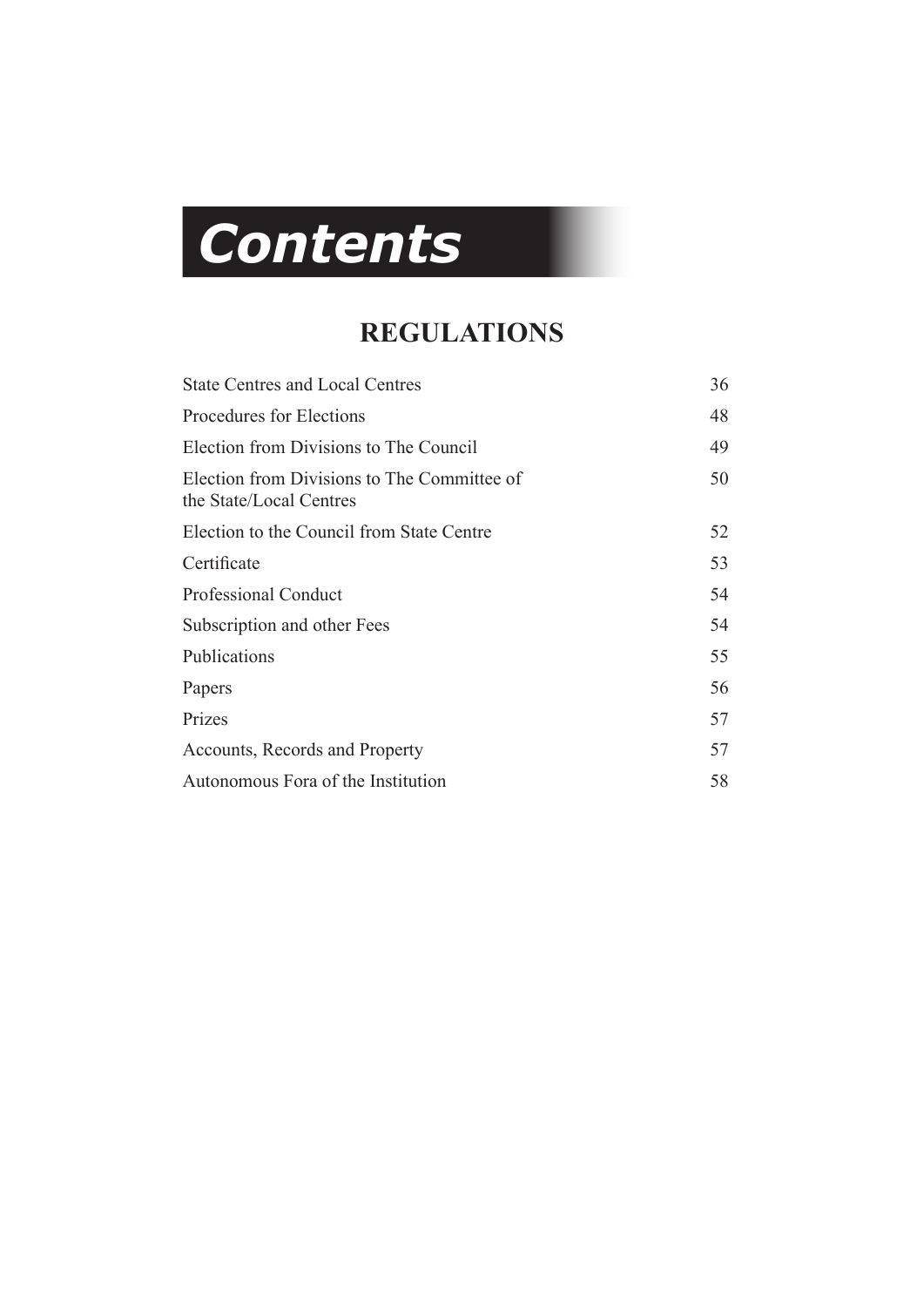# The Institution of Engineers (India)

8, Gokhale Road, Kolkata 700020

# **REGULATIONS**

(As amended by the Corporate Members at the Special General Meeting held at Salem on 01 December 2019 and subsequently at Dehradun on 28 February 2021)

[The amendments marked (\*) were approved with retrospective effect from 01 October 2020 at the Special General Meeting held at Dehradun on 28 February 2021]

# **STATE CENTRES AND LOCAL CENTRES**

1. No State Centre or Local Centre shall extend its activities beyond its geographical boundaries without prior sanction of the Council, which sanction shall be given only after due notification to the State Centre or the Local Centre affected by such proposed extension of activities and after full consideration of any representation by such State Centre or Local Centre as the case may be.

The geographical boundaries of the State Centres shall be analogous to the boundaries of the States or Union Territories of the Indian Union and those of a Local Centre as may be defined on its establishment or as may be altered by the Council from time to time.

2. Every class of members of the Institution, save only the Honorary Fellows and the Honorary Life Fellows, shall be deemed to be attached to the State Centre within the geographical boundaries of which he usually resides or is in employment or practices or carries on business.

Every class of members of the Institution save only Honorary Fellow and the Honorary Life Fellow residing or in employment or practising or carrying on business within the geographical boundaries of a Local Centre shall be attached to that Local Centre also.

Temporary absence for a period not exceeding six months shall be exempted from the operation of this Regulation. The Council shall, however, have the discretion to exempt any member from this provision if he shows sufficient reason why he should be attached to a State Centre or a Local Centre as the case may be other than the one to which he would be attached by its operation. A Member so exempted shall not, however, hold any office in the Institution as representative of the State Centre or the Local Centre as the case may be, to which he is then permitted to be attached.

Members residing or in employment or practising or carrying on business abroad or whose address are in the care of Army Post Office shall be attached to Headquarters.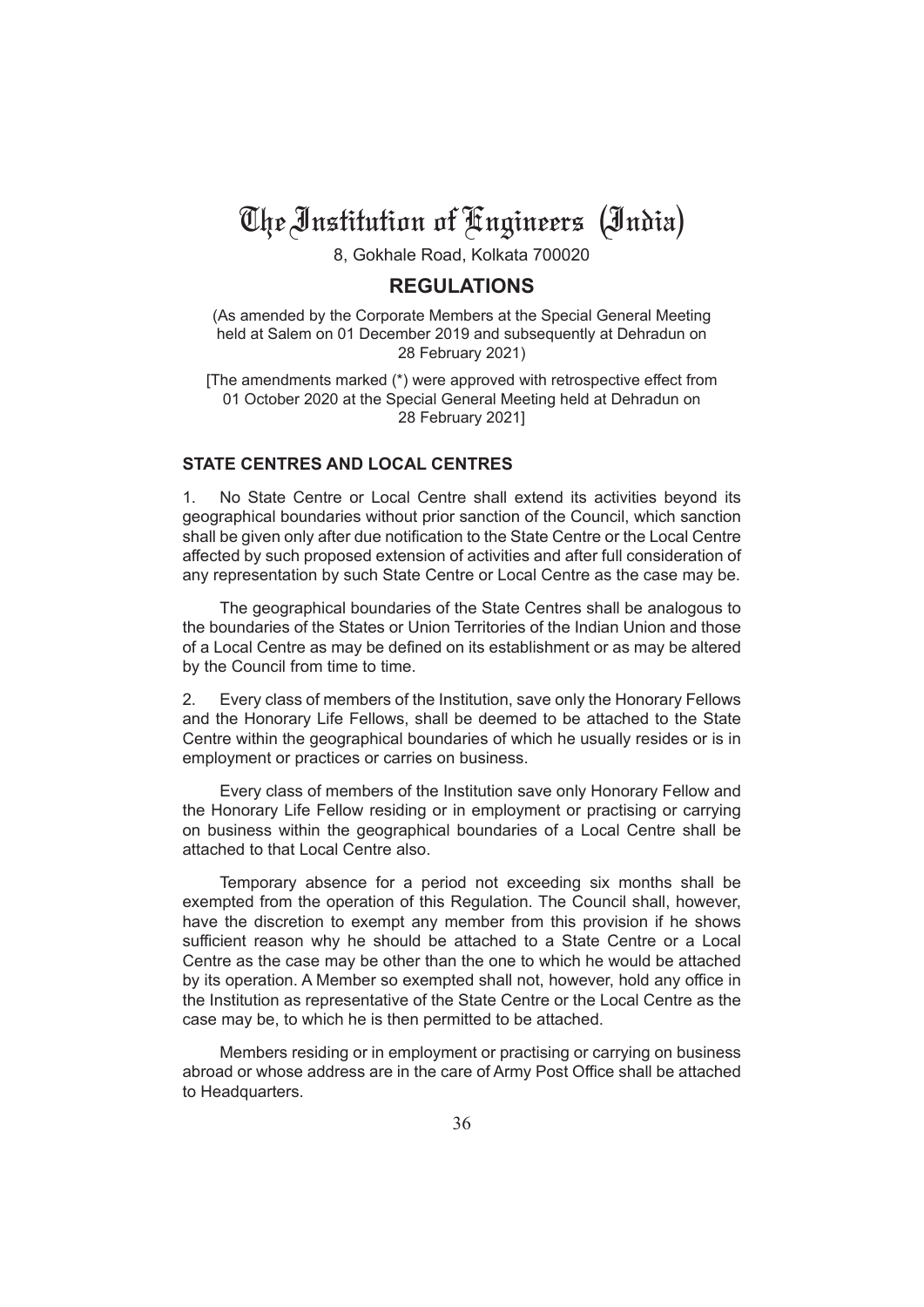- 3. (a) The affairs of each State Centre or each Local Centre shall be conducted and the property and money thereof shall be administered by a Committee consisting of the following :
	- (i) The Chairman
	- (ii) The Honorary Secretary
	- (iii) The Immediate Past Chairman
	- (iv) The Immediate Past Honorary Secretary
	- (v) The representatives of the Divisions elected by the Corporate Members attached to respective Divisions from amongst themselves in accordance with the provisions of Regulation 25 as per following norms:

| Strength of Corporate Members attached                | Number of     |
|-------------------------------------------------------|---------------|
| to Divisions as a percentage of total Representatives |               |
| Corporate membership strength of the                  |               |
| Institution as on 31st March preceding                |               |
| the year in which the election is due                 |               |
| upto 10%                                              | 1             |
| above 10% but upto 25%                                | $\mathcal{P}$ |
| above 25%                                             | 3             |

- (vi) The members of the Council attached to the State Centre and Local Centre and the Chairmen of the Local Centres within the geographical boundaries of the State Centre shall be ex-officio member of the Committee of the State Centre.
- (vii) The members of the Council representing the State Centre, the members of the Council attached to the Local Centre, the Chairman of the State Centre and the Honorary Secretary of the State Centre shall be ex-officio members of the Local Centre.
- (viii) The Committee of a State Centre or a Local Centre may, if thought necessary, co-opt not more than two outstanding engineering personalities who shall be Corporate Members of the Institution residing or practising within the geographical boundaries of the State Centre or the Local Centre as the case may be on the recommendation of a Committee to be appointed by the Committee of the State Centre or the Local Centre concerned comprising three Past Chairmen of the State Centre or the Local Centre as the case may be. They shall have right to vote on all matters in the Committee of the Centre.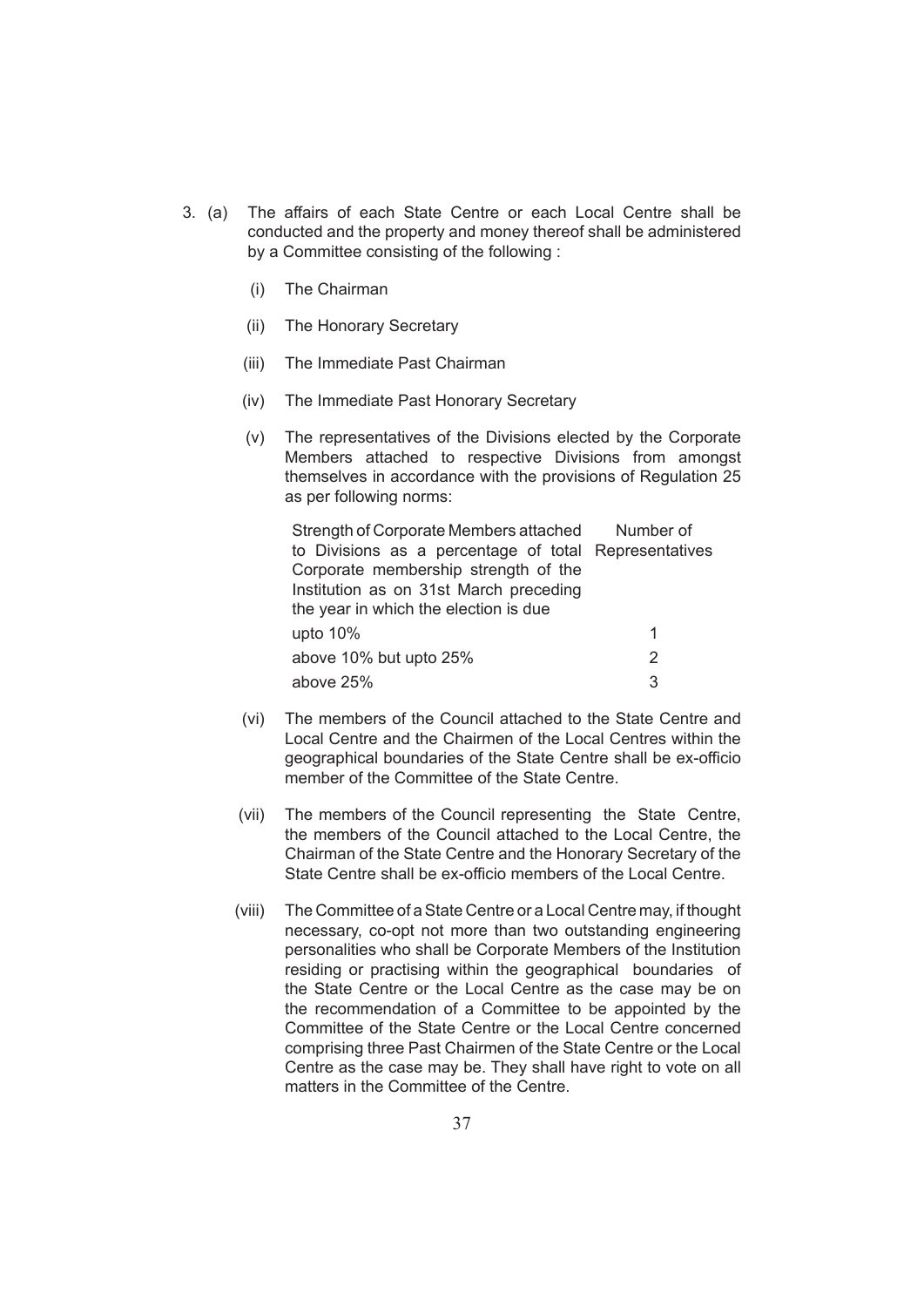In case three Past Chairmen are not available in the Centre, the Committee may comprise of the available Past Chairmen along with Fellows attached to the Centre who themselves are not the members of the Committee of the Centre.

- (ix) A member attached to a Local Centre who is elected to a State Centre Committee shall be ex-officio member of that Local Centre Committee.
- (b) In case the immediate Past Chairman or the immediate Past Honorary Secretary are not available, the immediate previous Past Chairman or the immediate previous Past Honorary Secretary, as the case may be, shall be member of the Committee of a State Centre or a Local Centre.

 Provided, however, that in the event of the Past Chairman or the Past Honorary Secretary who is immediately previous to the immediate Past Chairman or the immediate Past Honorary Secretary respectively is also not available, the seat of the Past Chairman or the Past Honorary Secretary, as the case may be, shall not be filled.

 Provided further that, if the immediate Past Chairman or the immediate Past Honorary Secretary is available in the Committee in any other capacity, the seat shall not be treated to be vacant.

- \*(c) (i) The term of Committee of each State Centre or Local Centre shall be for two sessions only.
	- (ii) Notwithstanding anything contained in the Regulations, considering the unprecedented circumstances due to pandemic COVID-19 in the year 2020, the term of existing elected members of the Committee in State/ Local Centre in the Sessions 2018-20 or  $2019 - 21$  (as the case may be) referred in sub-clause (c)(i) above shall be extended by one more session so that each of such elected members continues as member of the Committee for three sessions with effect from his becoming a member of the Committee.
- (d) The Committee of the State Centre or the Local Centre may, however, specially invite additional Corporate Members for special and specific purposes, but these persons shall have no right of voting in the Committee outside the special and specific purpose for which they are invited and shall vacate their seats as soon as the special and specific matters shall have been dealt with.
- (e) Co-opted member of the Committee or any person who is a member of the Committee by virtue of his co-option in the Council shall not be eligible to be a Chairman, a Honorary Secretary or a Joint Honorary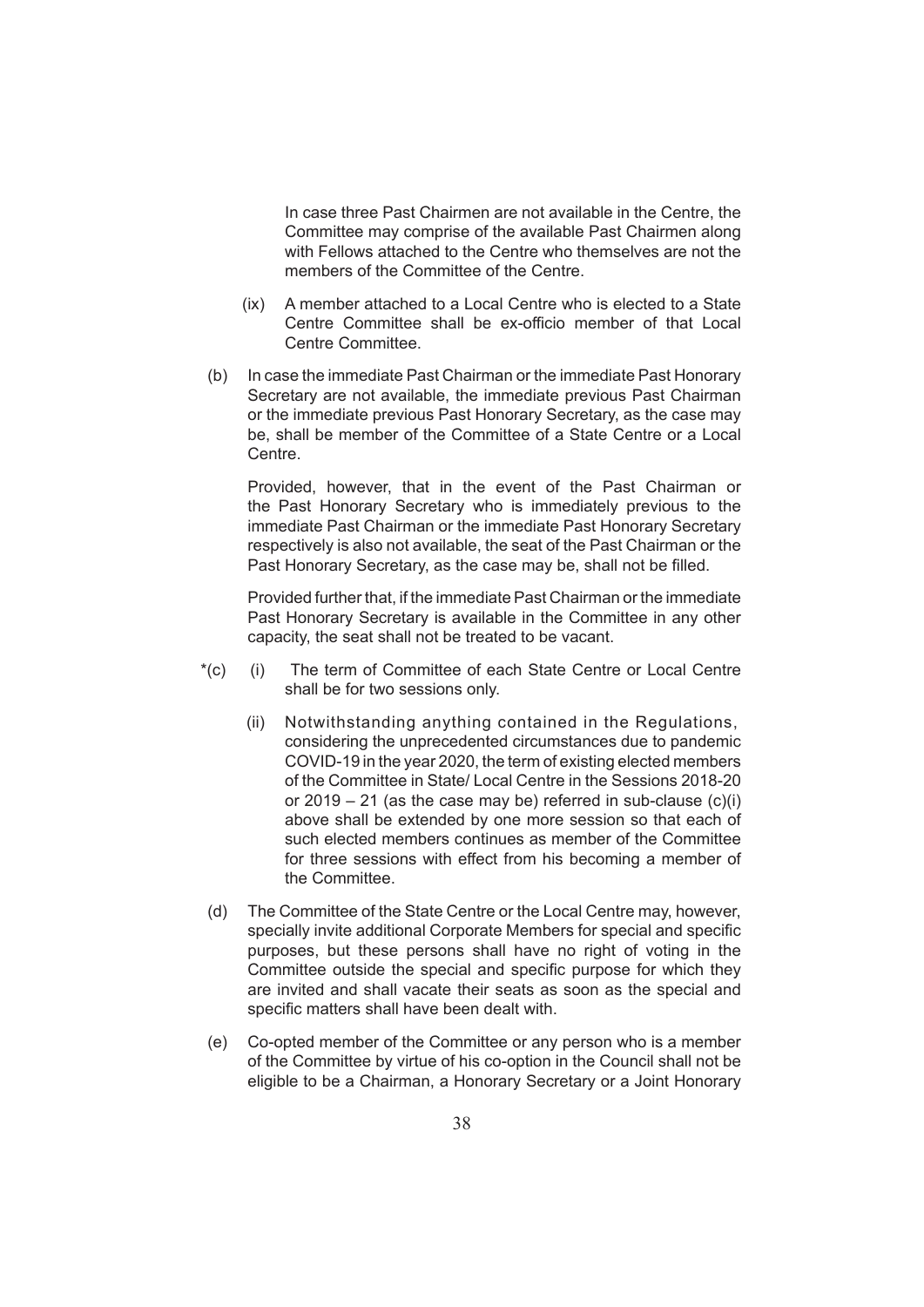Secretary of the State Centre or the Local Centre as the case may be. However, they shall have voting rights except otherwise so provided.

- 4. (a) The Committee of a State or Local Centre may meet as often as the business of the Centre may require, but not less than ten times in a session.
	- (b) The quorum for a meeting of the Committee of a State or Local Centre shall be one fourth of the total strength of the members entitled to vote in the Committee.
	- (c) The notice convening the meeting of the Committee shall be issued with approval of the Chairman along with the agenda not less than fifteen days in advance. However, the Chairman of the Centre may cause a meeting to be convened on a shorter notice but not less than five days in advance for specific urgent matter.
	- (d) The Honorary Secretary in consultation with the Chairman, shall convene a special meeting of the Committee on receipt of a written requisition which shall contain the specific matters desired to be discussed at the special meeting and shall be signed by not less than fifty percent of members of the Committee entitled to vote, within fifteen days of the receipt of the requisition with clear notice of five days. The notice of such special meeting shall state the purpose for which the meeting is called. Copy of the Notice shall be forwarded to the Secretary and Director General on the date of its circulation. At such meeting no business other than specified in the requisition shall be transacted.
	- (e) At any meeting of a Committee of the State or Local Centre, each member present in person shall have one vote. All questions shall be decided by a majority of those present and entitled to vote. In case of equality of votes, the Chairman or the person presiding shall have a second or casting vote. However, in the event of a tie in the election of Chairman/ Honorary Secretary or subject in question of a State/ Local Centre, the result shall be decided by drawing lots.
	- (f) A Member of the State / Local Centre who does not attend three consecutive meetings of the Committee in a session without valid reasons will automatically cease to be a Member of the Committee from the date of the fourth Meeting. However in genuine cases, the Chairman and Honorary Secretary of the State/ Local Centre Committee are empowered to exempt the Member from such Regulation and allow him to continue. Ex-officio members stand exempted from the provisions of this Regulation.
	- (g) If within thirty minutes after the time appointed for a State / Local Centre Committee meeting or at any point of time during the meeting,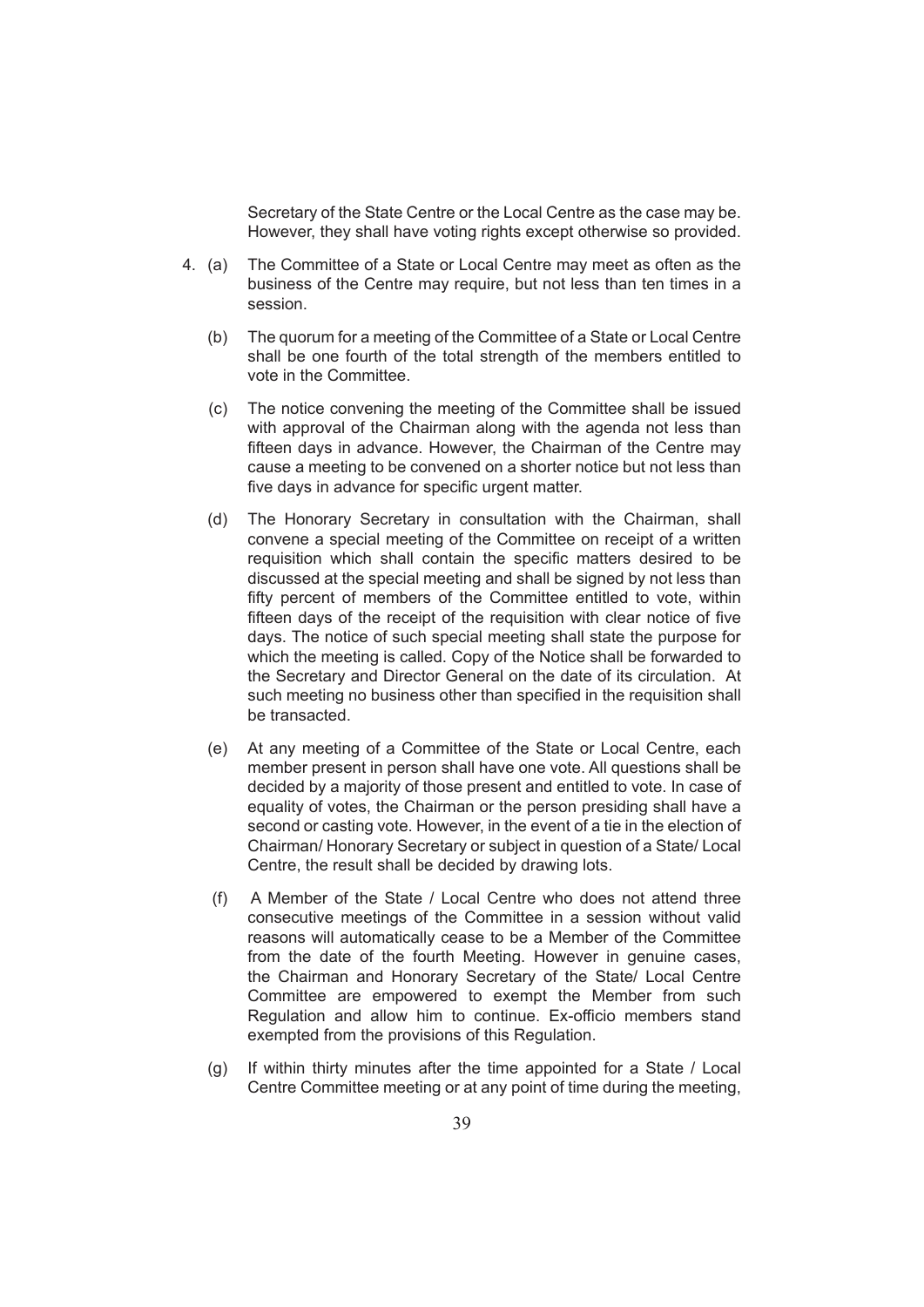the requisite Quorum is not present or for any other reason the meeting is adjourned, the adjourned meeting shall be held within the next seven days to discuss and take action on the Agenda of the Adjourned Meeting. At the Adjourned Meeting, members present shall form the Quorum and decision should be taken on the Agenda items.

- 5. (a) The duties of the Committee of each State Centre or each Local Centre shall be to promote the general advancement of engineering science within its boundaries. The Committee shall also be responsible for ensuring growth of membership of the Institution and providing services to the members falling under its jurisdiction.
	- (b) The affairs of each State Centre or each Local Centre shall be conducted in accordance with the provisions of the Charter, the Bye-Laws, the Regulations and the Resolutions of Meetings of the General Body of Corporate Members.
	- (c) Subject to the above and subject to the authority of the Council, each State Centre or each Local Centre shall have the powers to frame rules for the conduct of its own affairs. Such rules shall, however, receive the approval of the Council, prior to implementation by the State Centre or the Local Centre.
	- (d) Notwithstanding anything contained in this Regulation, in the event of the Committee of a State Centre or a Local Centre acting in contravention of the provisions of the Charter or the Bye-Laws or the Regulations or committing gross administrative / financial misconduct, the President may put the Committee under suspended animation for the time being and appoint a Committee of three Council Members, not belonging to the Centre, to enquire into the matter and report to the President within the stipulated time. In the event of the matter being prima facie true based on the report of the said Committee, the President, on behalf of the Council may dissolve the Committee of the State Centre or the Local Centre as the case may be and take action as per Bye-Law 78(d). However, the President shall cause the election of a regular Committee to be held within 180 days from the date of dissolution of the Committee. For the conduct of the election, the President shall nominate a Board of Scrutineers as per provisions of Regulations.

 For the period of aforesaid 180 days, the President, on behalf of the Council, shall form an ad-hoc Committee comprising not more than seven Corporate Members attached to the State Centre or Local Centre, to manage the activities of the Centre.

 If the matter is not found to be true based on the report of the Committee, the suspended animation shall be revoked and status quo ante restored. During the period of suspended animation, the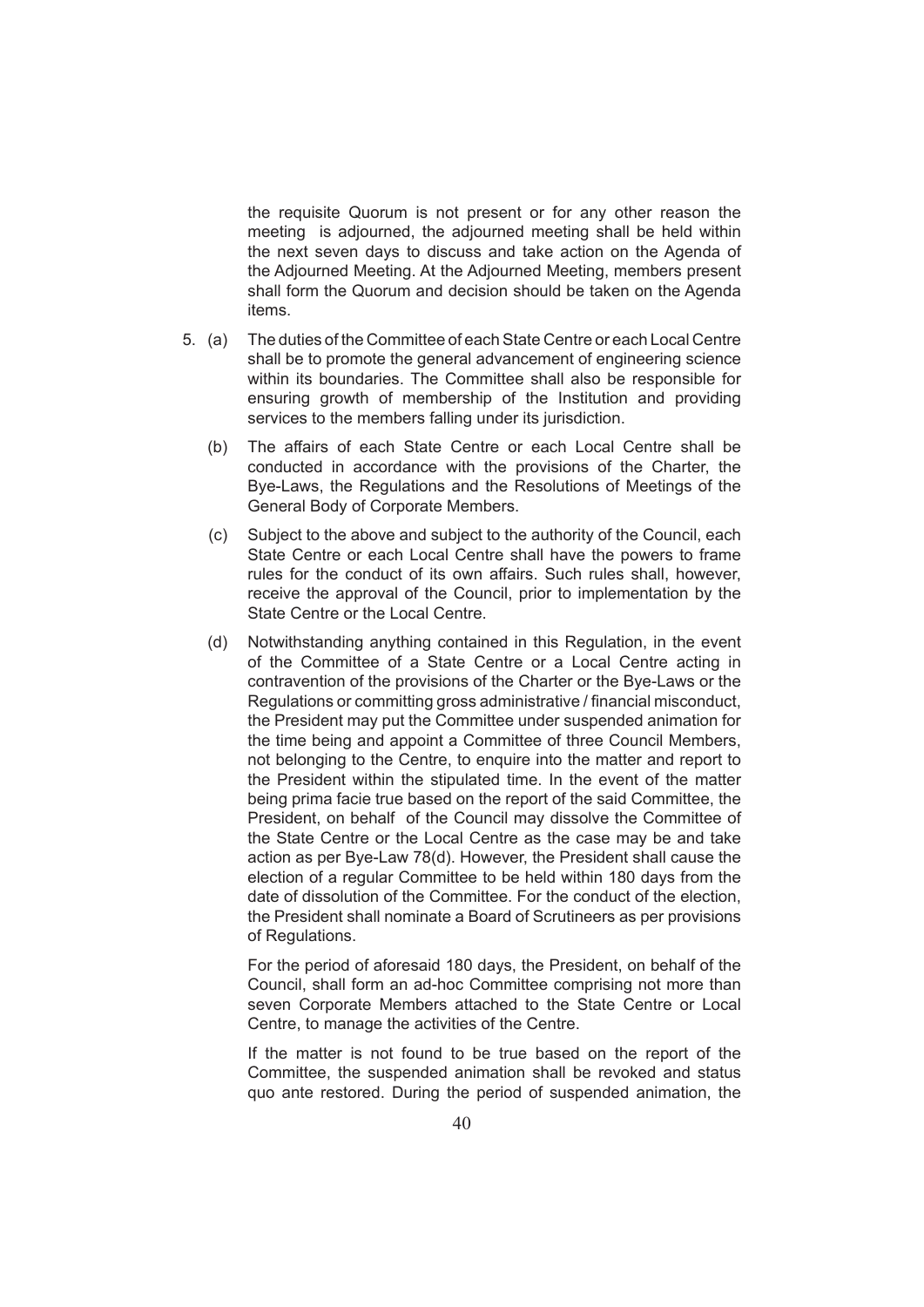Secretary and Director General shall make provisional arrangements for functioning of the Centre.

- (e) If in the opinion of the President, the Chairman and/or Honorary Secretary of a State Centre or Local Centre, Chairman and/or the Director of a Forum or ESCI has acted in violation/contravention of the provisions of the Charter, the Bye-Laws, the Regulations or the Statutes/Rules of the Forum or ESCI; or committing a gross administrative or financial misconduct in governance or management of the affairs of the State Centre or Local Centre, the Forum or ESCI, as the case may be, the President may put the Committee/Board under suspended animation for the time being and appoint a Committee of three Council Members, not belonging to the Centre or the Board, to enquire into the matter. The said Committee shall submit its report within a period of thirty days. In the event of the matter being found true based on the report of the Committee, the President shall remove the concerned office bearer and appoint alternate office bearer(s) from amongst the members of the Committee/Board, shall revoke the suspended animation and refer the case to the Ethics Control Board with associated material/evidence for detailed investigation and report within the period of time as specified by him, for further action. If the matter is not found to be true based on the report of the Committee, the suspended animation shall be revoked and status quo ante restored. During period of suspended animation, the Secretary and Director General shall make provisional arrangements for functioning of the Centre, Forum or ESCI.
- 6. (a) The Annual General Meeting of each State Centre or Local Centre shall be held not later than the last day of the month of October each year. But if this is not possible, the Committee of the State Centre or of the Local Centre shall obtain prior permission well in time of the President in the case of State Centre or of the Committee of the State Centre within the geographical boundaries of which the Local Centre is situated, in the case of Local Centre, for any postponement, provided such postponement shall not be permitted beyond seven days prior to the date of the Annual General Meeting of the Institution to be held in accordance with the Bye-Law 32(a)(i).
	- (b) However, under exceptional circumstances, the President, on behalf of the Council may permit postponement of Annual General Meeting of a State Centre or the Local Centre beyond the date of Annual General Meeting of the Institution subject to such conditions and directions as the President may prescribe but not beyond sixty days from the date of the Annual General Meeting of the Institution. If the Annual General Meeting is not held even within this extended period then the Committee will cease to exist and action will be taken under Regulation 14.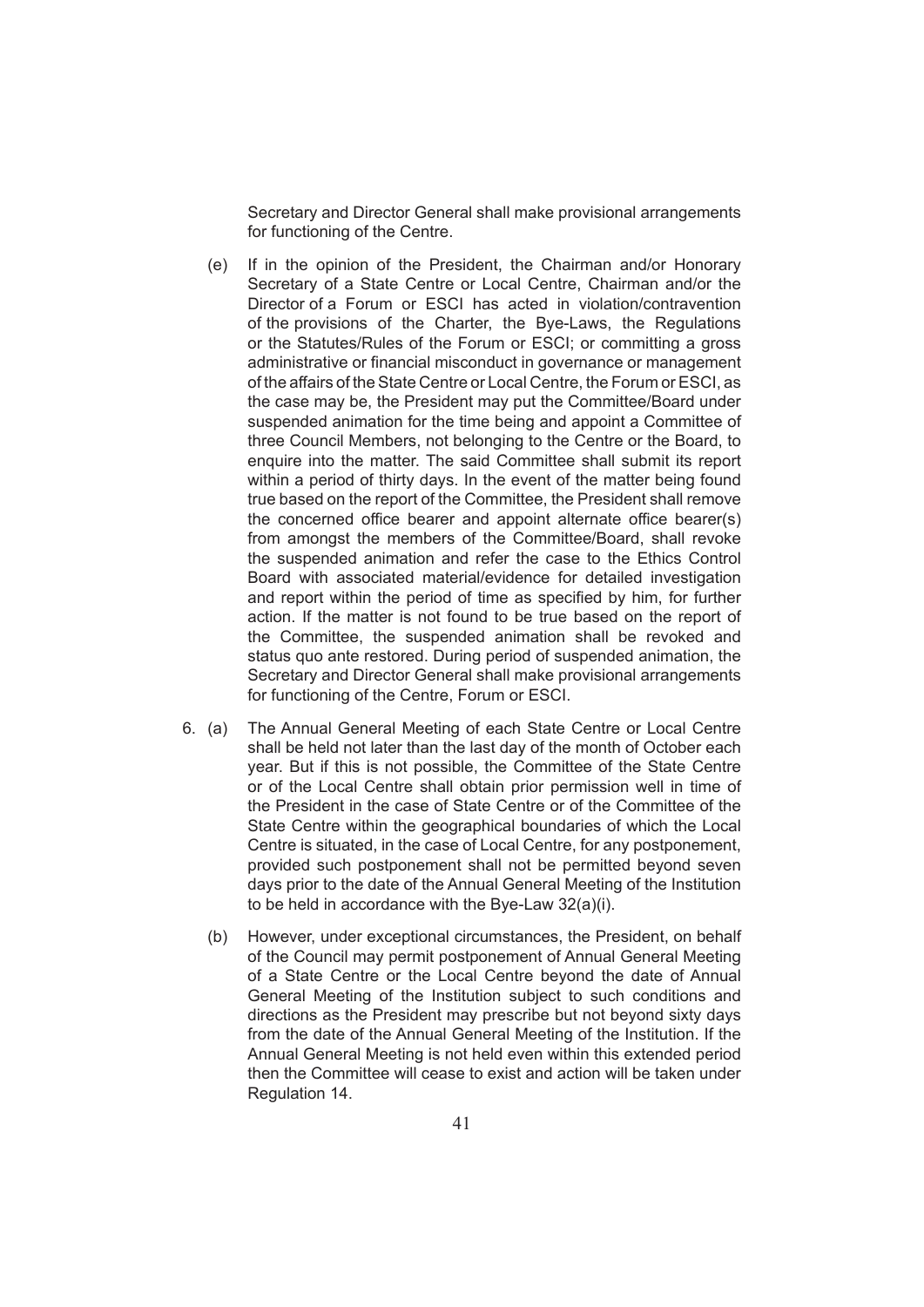- (c) Not less than fifteen days notice shall be given for the Annual General Meeting and this period shall be exclusive of the day on which the notice is deemed to be given, but be inclusive of the day for which the notice is given. The Audited Accounts of the State Centre or the Local Centre and the Annual Report of the Committee for the preceding year shall accompany the Notice. Copy of the Notice shall be uploaded to the Centre website and also forwarded to the Secretary and Director General on the date of its circulation to the Corporate Members.
- (d) Only Corporate Members attached to a State Centre or a Local Centre shall be entitled to attend the Annual General Meeting of the State Centre or the Local Centre. The business of the Annual General meeting shall be to receive the Audited Accounts and the Annual Report, and appoint Auditors and fix their remuneration and the Report on the composition of the Committee.
- (e) Members present shall form the quorum of the Annual General Meeting of the State Centre and Local Centre.
- 7. (a) Before Annual General Meeting in the year in which the election is due, the Committee of each State Centre and Local Centre shall elect one of its members who is a Fellow to be the Chairman of the Committee of the State Centre or Local Centre for two ensuing sessions, subject to the provisions of Regulation 3(e) and before the date of inviting nominations by the Board of Scrutineers in the election process to the committee of the State Centre or Local Centre as the case may be. The person so elected shall take office as the Chairman of the state Centre or the Local centre at the Annual General Meeting of the State or Local Centre as the case may be and as a member of the council if so permitted under the Bye-Law, at the next ensuing Annual General Meeting of the Institution.

Provided however, that a person who takes office as the Chairman of a State or a Local centre at an Annual General Meeting of the State Central or the Local Centre, as the case may be, held after the Annual General Meeting of the Institution under the provisions of Regulations 6(b) or 14, shall take office as an ex-officio Member of the Council at the next Annual General meeting of the Institution or earlier as may be decided by the council.

 Provided further that in case of a Local Centre having less than 400 Corporate Members, the Committee shall elect a Member or a Fellow as its Chairman.

\*(b) (i) The term of office of a Chairman of a State Centre shall be for two sessions, subject to Regulation 3(c)(ii) and he shall not be eligible for further election as a Chairman of any State Centre after laying down his office as the Chairman completing his term of office partly or fully.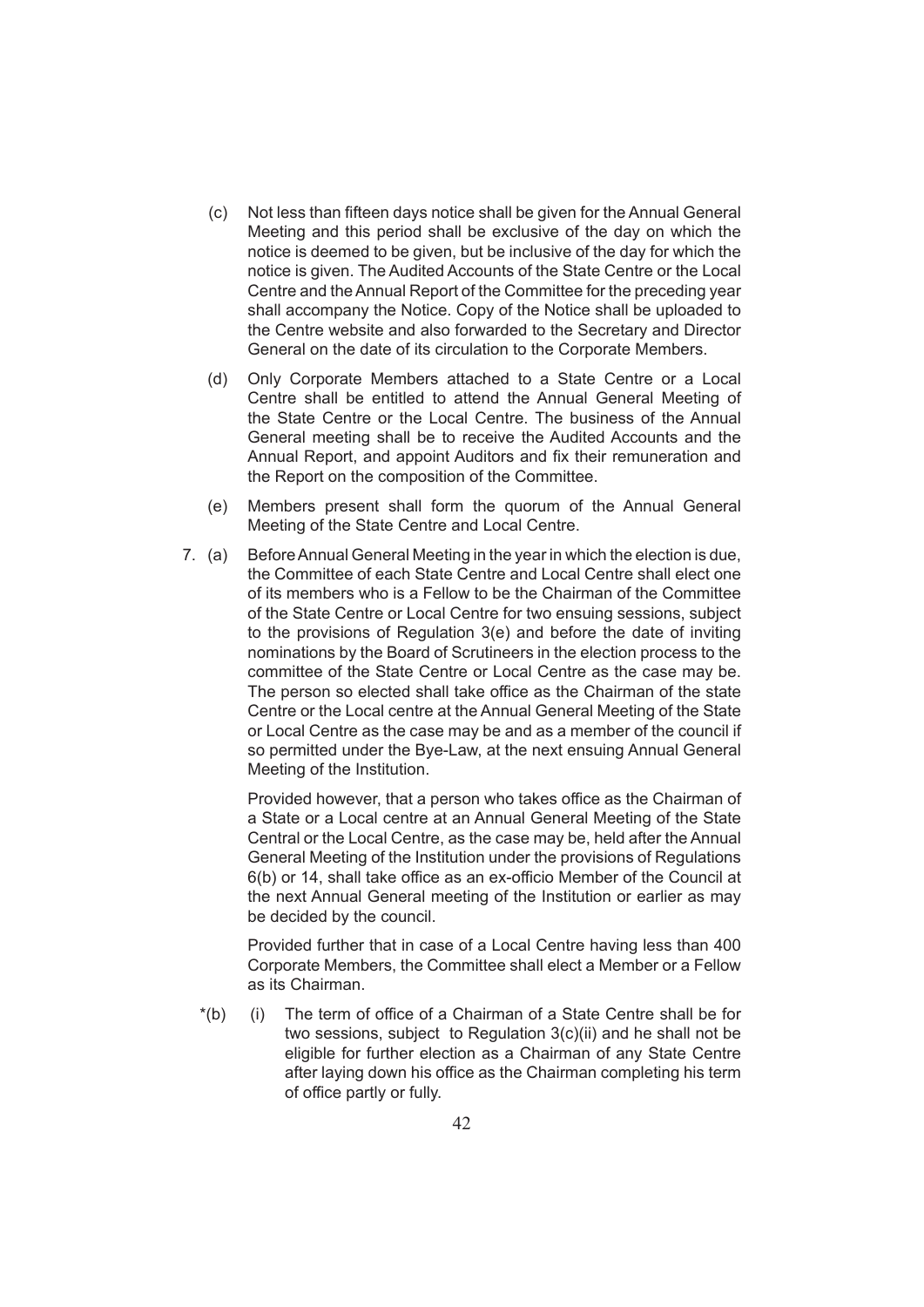- (ii) In view of Regulation  $3(c)(ii)$  the election to the office of the Chairman of a State Centre for the sessions 2020-22 or sessions 2021-23 (as the case may be) stands postponed by one year.
- \*(c) (i) The term of office of a Chairman of a Local Centre shall be for two sessions, subject to Regulation 3(c)(ii) and he shall not be eligible for further election as a Chairman of any Local Centre after laying down his office as the Chairman completing his term of office partly or fully.
	- (ii) In view of Regulation  $3(c)$ (ii) the election to the office of the Chairman of a Local Centre for the sessions 2020-22 or sessions 2021-23 (as the case may be) stands postponed by one year.
- 8. \*(a) (i) Before Annual General Meeting in the year in which the election is due, the Committee of each State Centre, subject to Regulation 3(c)(ii), shall also elect one of its members to be the Honorary Secretary of the Committee for two ensuing sessions, subject to the provisions of Regulation 3 (e) and before the date of inviting nominations by the Board of Scrutineers, in the election process to the committee of the respective State Centre and he shall not be eligible for further election as an Honorary Secretary of any state Centre after laying his office as Honorary Secretary completing his term of office partly or fully. The person so elected shall take office as Honorary Secretary of the State Centre at the Annual General Meeting of the State Centre. An Honorary Secretary of a State Centre shall not be eligible for further election.
	- (ii) In view of Regulation  $3(c)(ii)$  the election to the office of the Honorary Secretary of a State Centre for the sessions 2020-22 or sessions 2021-23 (as the case may be) stands postponed by one year.
	- \*(b) (i) Before Annual General Meeting in the year in which the election is due, the Committee of each Local Centre, subject to Regulation 3(c)(ii) shall also elect one of its members to be the Honorary Secretary of the Committee for two ensuing sessions, subject to the provisions of Regulation 3(e) and before the date of inviting nominations by the Board of Scrutineers in the election process to the committee of the respective Local Centre and he shall not be eligible for further election as an Honorary Secretary of any Local Centre after laying his office as Honorary Secretary completing his term of office partly or fully. The person so elected shall take office as Honorary Secretary of the Local Centre at the Annual General Meeting of the Local Centre. An Honorary Secretary of a Local Centre shall not be eligible for further election.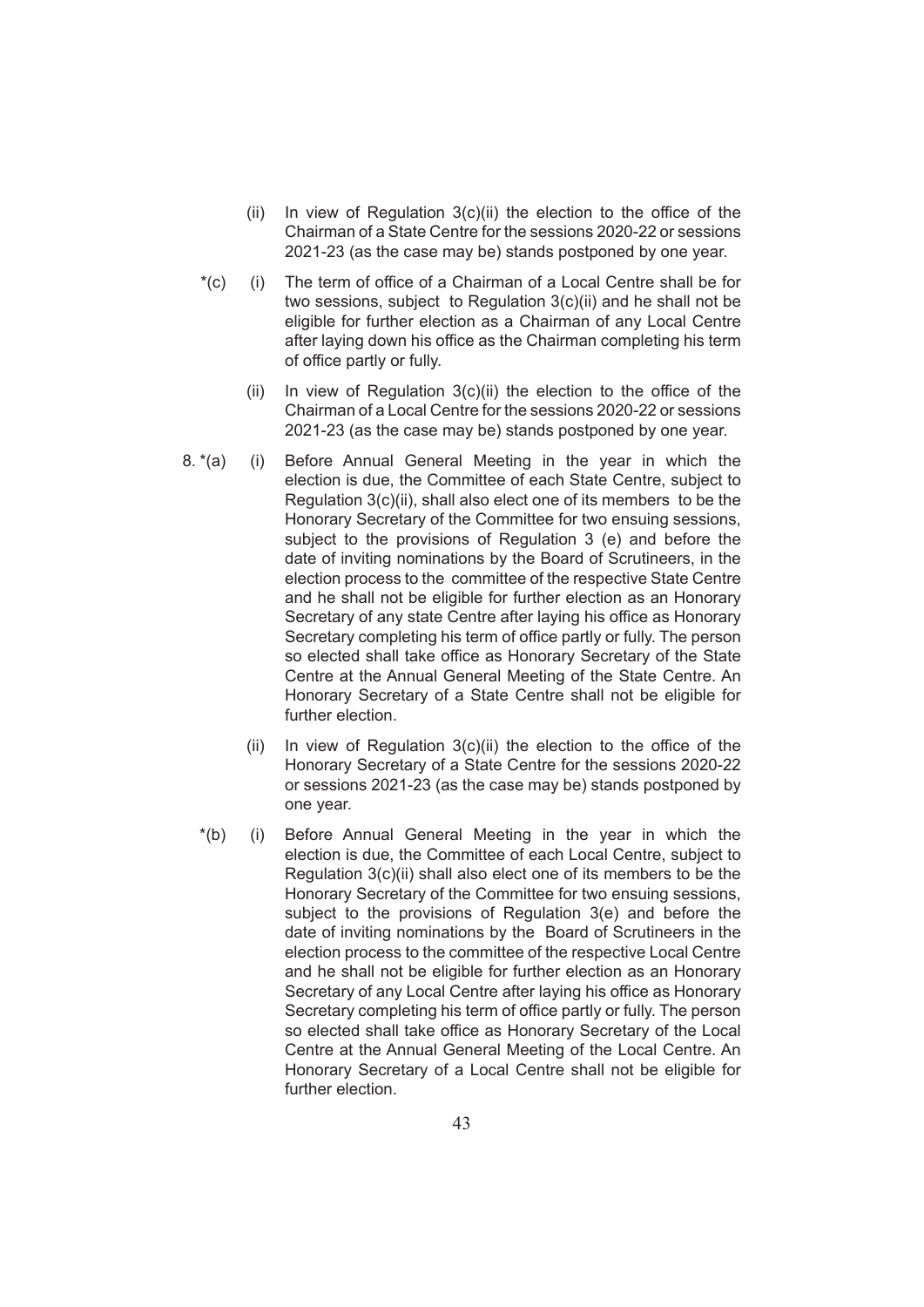(ii) In view of Regulation 3(c)(ii) the election to the office of the Honorary Secretary of a Local Centre for the sessions 2020-22 or sessions 2021-23 (as the case may be) stands postponed by one year.

- 9. (a) Soon after the new Chairman and the new Honorary Secretary of a State Centre or a Local Centre are elected, the Honorary secretary of the State Centre or the Local Centre, as the case may be, shall communicate their names to the Secretary and Director General.
	- (b) Soon after the new members of the Committee of a State Centre or a Local Centre are elected, the Honorary Secretary shall communicate their names to the Secretary and Director General.
- 10.(a) Vacancies at the beginning of any Session or occurring in the Committee during any sessions may be filled up by the Committee of a State Centre or a Local Centre as the case may be, by co-option. Such co-opted Members shall have voting right in the Committee but shall not be eligible to be a Chairman, an Honorary Secretary or a Joint Secretary of the State or Local Centre as the case may be. They should not have served in the committee continuously for more than 3 tenure in any capacity.
	- (b) Casual vacancy occuring in the seat of the Chairman or the Honorary Secretary of a State Centre or a Local Centre shall be filled by the Committee of the State Centre or the Local Centre by electing a member of the Committee of appropriate class of membership for the remaining part of the term and the Chairman or the Honorary Secretary so elected shall have the same powers and responsibilities as if he had been duly elected in the ordinary course provided, however, that the provisions of Regulation 3(e) shall be taken into account in filling up such vacancy.

 Notwithstanding anything contained in this Regulation, the person, so elected as the Chairman or the Honorary Secretary shall be eligible for re-election in terms of provisions of Regulations 7 and 8 as applicable provided such casual vacancy is filled for a period of less than one session.

11. The Committee of a State Centre or a Local Centre may, at their meeting, appoint one or more Joint Honorary Secretary or Secretaries from the members of the Committee for the performance of duties described in Regulation 12.

12.(a) The Honorary Secretary of a State Centre or a Local centre shall conduct all the business of the centre under the direction / supervision of the committee and the Chairman and carry out all duties always consistent with the provisions of the Charter, the Bye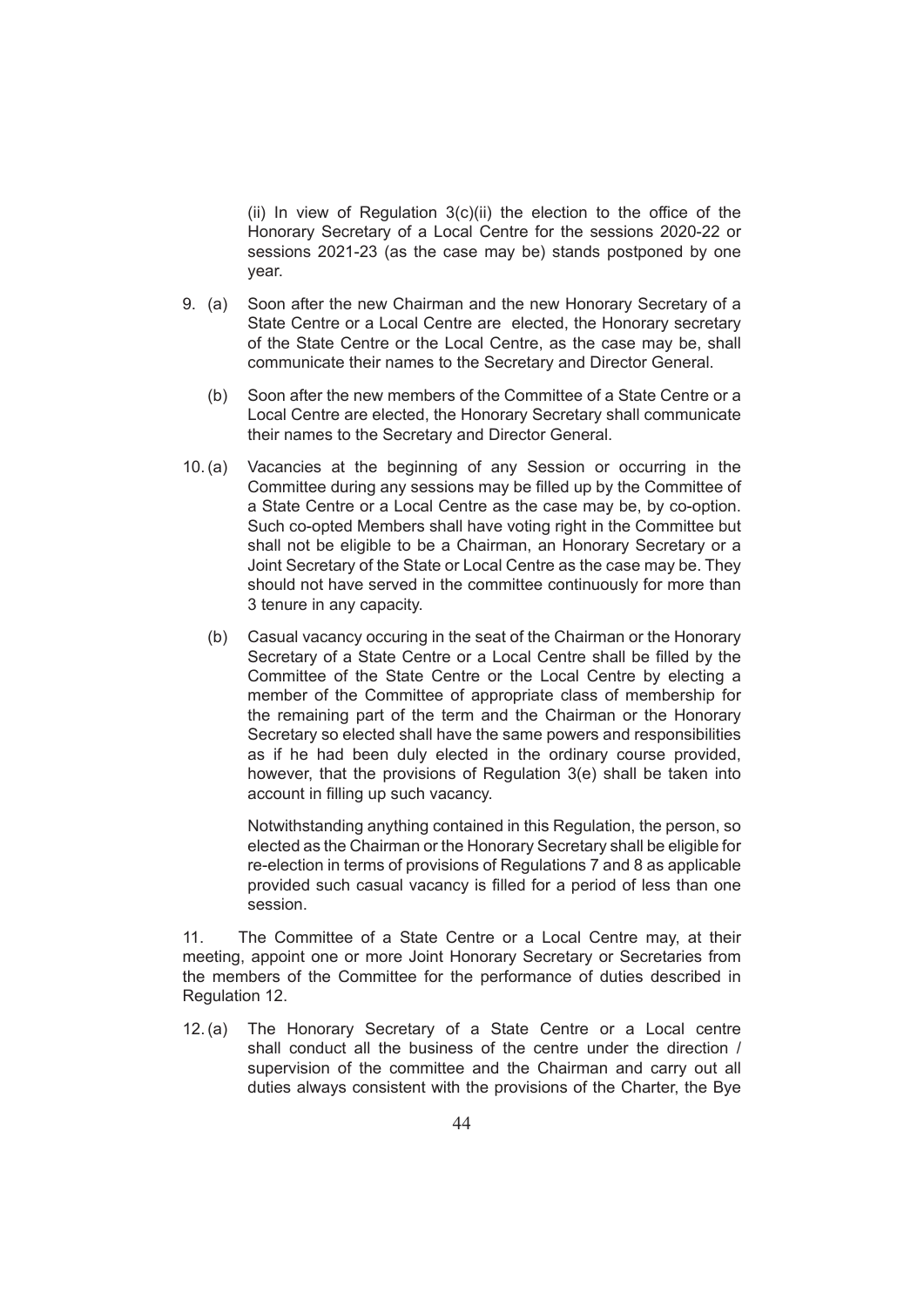Laws, the Regulations, the Resolutions of the General meeting of Corporate Members, the direction of the council and the direction of the Committee of the State Centre or Local Centre and the Laws and Statutes of the Country. The Honorary Secretary shall be responsible for the conduct of all the correspondence and office work of the state Centre or Local Centre; he shall maintain the register of all classes of members attached to the State Centre or the Local centre and their addresses; he shall normally attend all meetings of the committee and Annual General Meeting and shall have the business thereat correctly and fully recorded and reported and shall have the copies of the Minutes approved by the Chairman of the said meeting, sent to the Secretary and Director General; he shall have the charge of the library/information centre of the State centre or the Local centre and shall conduct the ordinary business of the State centre or the Local centre.

(b) The Honorary Secretary of a State Centre or a Local Centre shall be responsible for keeping all accounts of the State Centre or the Local Centre and present accounts to the Committee at regular intervals and also forward a quarterly statement of accounts to the Secretary and Director General together with a certificate of compliance with the provision of the Charter, the Bye-Laws, the Regulations, the Resolutions of the General Meetings of Corporate Members, the directions of the Council and directions of the Committee of the State Centre or the Local Centre and the Laws and Statutes of the country.

 He shall sign all cheques and make disbursements in accordance with the provisions of the budget and directions of the Committee. He shall be responsible for preparation of Annual Accounts, having them audited and forwarding the audited statement of Annual Accounts to and as required by the Secretary and Director General.

 He shall be responsible for holding the Annual General Meeting in accordance with the provisions of Regulation 6 except when prevented from doing so by the Chairman or the Committee or both. He shall have the charge of all properties in the custody of the State Centre or the Local Centre and make a quarterly report to and as required by the Secretary and Director General. He shall be responsible for efficient conduct of the Institution examinations as per the rules framed by the Council from time to time. The Honorary Secretary of the Local Centre shall send copies of all communications with the President and the Headquarters to the State Centre. The Honorary Secretary of the State Centre or the Local Centre shall comply with any directions which may be given by the Secretary and Director General, in the interest of the Institution, in pursuance of the provisions of the Royal Charter, the Bye-Laws, the Regulations, the decisions of the Council and Laws and Statutes of the country.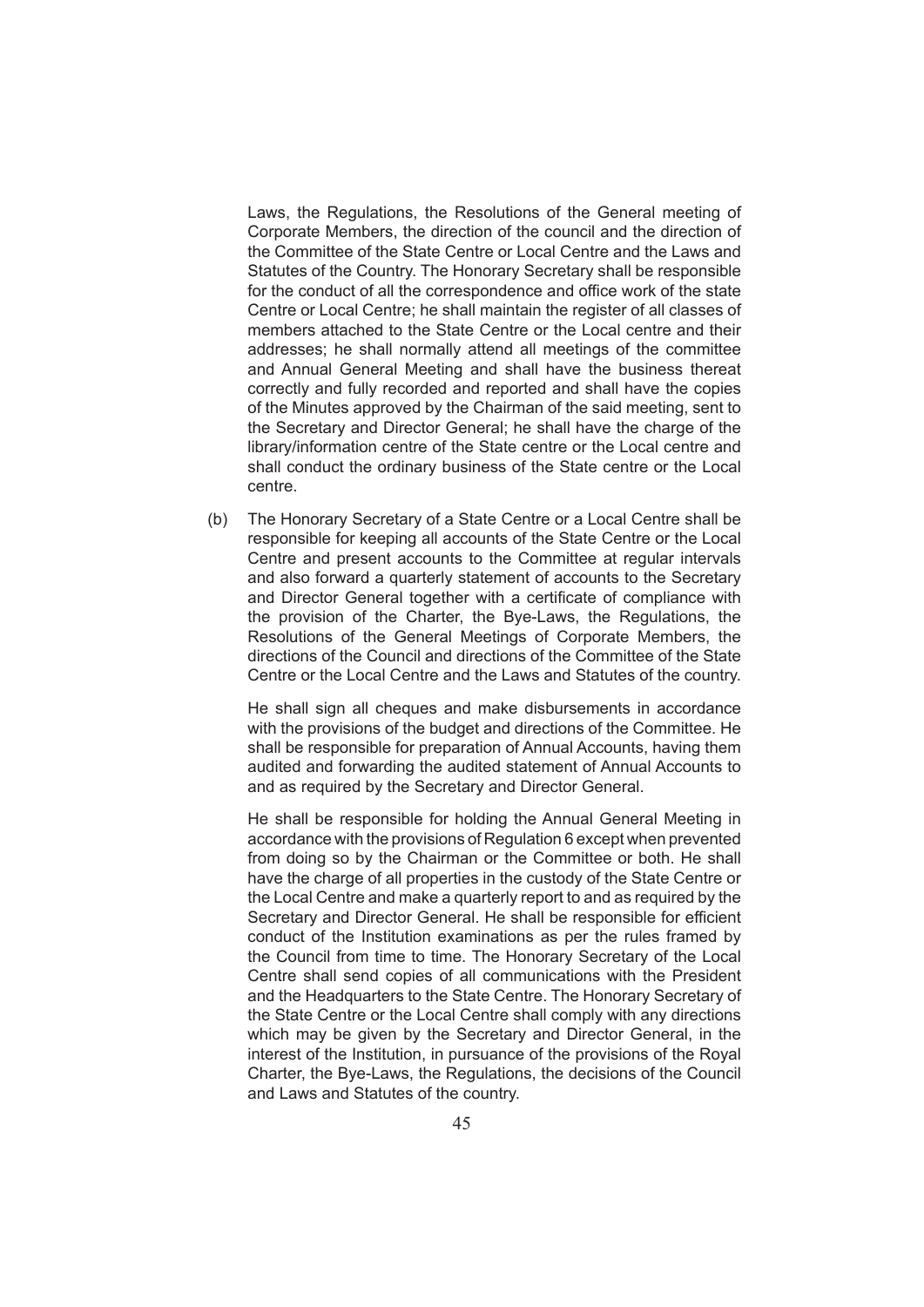He shall make available for all the infrastructural facilities of the State Centre or the Local Centre as may be required for conduct of the activities of the Institution including those conducted by the Secretary and Director General on behalf of the Institution.

- (c) The Honorary Secretary of a State or Local Centre shall conduct all the business of the Centre under the guidance of the State or Local Centre Committee and the Chairman of the State or Local Centre. During the period between two consecutive meetings of the State or Local Centre Committee, he shall act as per the direction of the Chairman and subsequently report such actions to the Committee.
- (d) The joint Honorary Secretary or Secretaries shall have such duties as may be assigned to them and shall function under the guidance of the Honorary Secretary.

13. On receipt of notification from the Secretary and Director General under Bye-Law 11 each State Centre shall elect from its Corporate Members a member of the Council by such date as shall permit Honorary Secretary of each State Centre to communicate to the Secretary and Director General the name of elected Corporate Member soon after the first day of November. These Corporate Members shall take office as members of the Council at the next ensuing Annual General Meeting of the Institution.

The procedure for this election shall be as provided in Regulation 26.

A Corporate Member elected to the Council from a State Centre leaving the geographical boundaries of the State Centre shall cease to be a member of the Council, as provided in Regulation 2.

14. In the event of a State Centre or Local Centre failing to hold its Annual General Meeting in accordance with Regulation 6, the President shall appoint Corporate Members from the State Centre or Local Centre to constitute a Committee in accordance with Regulation 3 and such appointed Committee shall constitute the Committee of the State Centre or the Local Centre with the same powers and responsibilities, as if they had been duly elected in the ordinary course. The Committee so appointed shall take office at the Annual General Meeting of the State Centre or Local Centre to be held not later than the last day of the month of February of the succeeding calendar year or on a day as may be determined by the President. The President shall also specify the day before which the Annual General Meeting of the State Centre or the Local Centre shall be held and the term of office of the Committee so appointed shall be for the remainder period of that session(s), notwithstanding violation of provisions of the Bye-Law and Regulation.

15. In the event of a Committee of a State Centre or a Local Centre failing to elect one of their members to be Chairman for the two ensuing sessions under Regulation 7(a), the Council in the case of State Centre and the Committee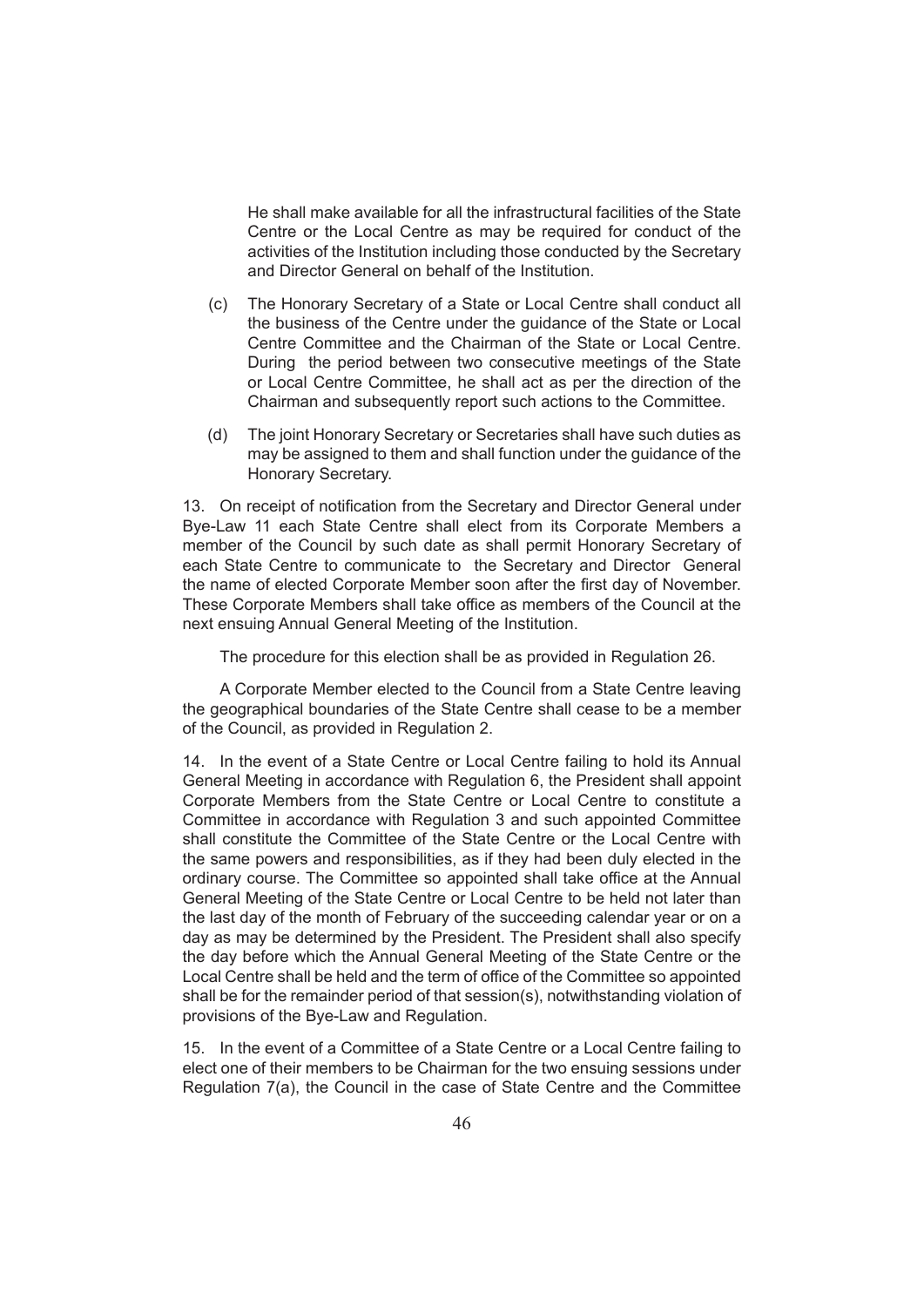of State Centre in the case of Local Centre shall appoint a Fellow of the State Centre to be Chairman of the State Centre or Local Centre for the two ensuing sessions.

16. In the event of a Committee of a State Centre or Local Centre failing to elect one of their members to be Honorary Secretary for the two ensuing sessions under Regulation 8, the Council in the case of State Centre and the Committee of State Centre in the case of Local Centre shall appoint a Corporate Member of that State Centre or Local Centre to be the Honorary Secretary of that State Centre or Local Centre for the two ensuing sessions.

- 17. (a) In the event of a State centre failing to elect its member to the council under Regulation 13, the council shall co-opt a Corporate Member of the State Centre to the council for one session.
	- (b) In case the State Centre fails to elect one corporate member to the council as per normal schedule and procedure and if no direction/ restrain/ injunction from the competent court of Law in the matter, the election shall be conducted with the next due elections of the State centre.

18. Wherever the context so requires, the provisions of Bye-Law will apply to the State and Local Centres replacing the 'Chairman' for 'President', 'Past Chairman' for 'Past President' and 'member of the Committee' for 'member of the Council'.

- 19.(a) From the funds of the Institution arrived at from the subscriptions of all classes of members, the Council shall allot each year to each State Centre and each Local Centre an annual grant.
	- (b) The accounts shall be open at all reasonable times to inspection by a duly accredited representative of the Council or by the Secretary and Director General or his representative.
- 20.(a) The Committee of a State Centre or a Local Centre may raise from all classes of members attached to that State Centre or Local Centre sums by donations or otherwise for the purpose of extending the activities of the State Centre or Local Centre or for the better attainment of the objects of the Institution as laid down in the Charter, provided such contributions are voluntary.
	- (b) The Committee of a State Centre or a Local Centre may, further, accept movable or immovable property, goods, bequests or moneys from sources other than members, provided those sources have been approved by the Council.

21. The Committee of each State Centre and each Local Centre shall cause proper books of accounts to be kept and shall on the 31st day of March on each year close these books and have the accounts duly audited by an Auditor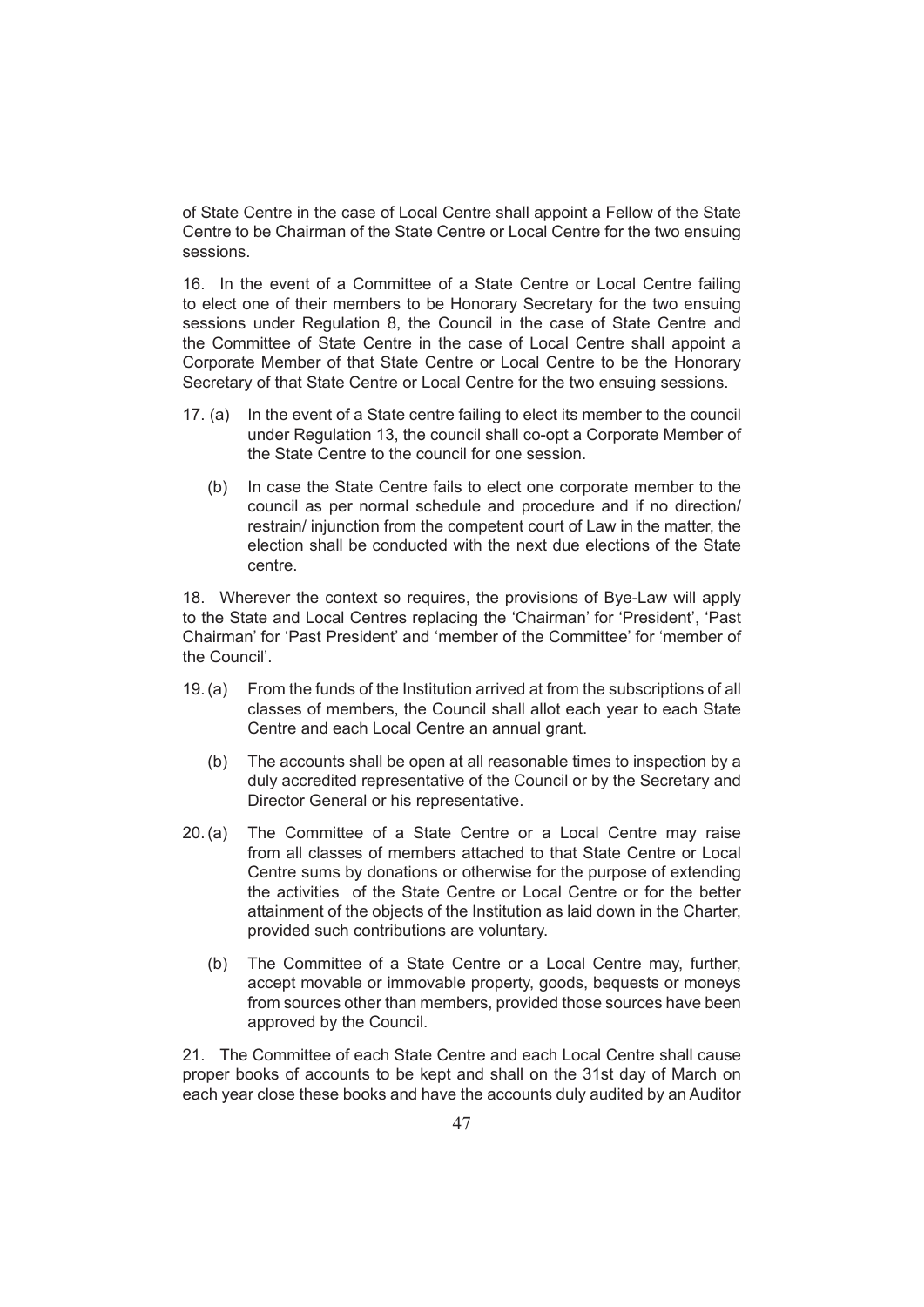or Auditors qualified in accordance with Bye-Law 111. They shall forward to the Secretary and Director General an income and expenditure account and a balance sheet duly signed by the Honorary Secretary and the Auditor or Auditors by 30th day of June in each year.

22. The Honorary Secretary of each State Centre and each Local Centre shall prepare a budget of expenditure for each Financial Year and present it to the Committee of the State Centre or Local Centre for approval. Thereafter, he shall forward it to the Secretary and Director General so as to reach him not later than last day of March in each year.

# **PROCEDURES FOR ELECTIONS**

- 23.(a) Election from Divisions under Regulation  $3(a)(v)$  in the State Centre Committee and election to the Council from the State Centre under Bye-Law 4(a)(iii), when due in the same year, shall be held simultaneously by the same Board of Scrutineers using common procedures under the provisions of Regulations 25 and 26.
	- (b) A Member nominated to contest any election shall declare along with his consent to stand for election, details of criminal proceedings in any court of law and proceedings by the Council or the Ethics Control Board against him, if any.
	- (c) The Board of Scrutineers shall have the powers to reject any nomination as provided in Regulations 25 & 26 as also the powers to disqualify a candidate pursuant to any declaration under Regulation 23(b) if the candidate has been adjudged guilty by the Council.
	- (d) In the year in which elections under Regulation  $3(a)(v)$  and Bye-Law 4(a)(iii) are due, the Secretary and Director General, not later than 31st of May shall supply to each State Centre or Local Centre concerned, the list of Corporate Members attached to the respective State or Local Centre and who are entitled to vote.
	- (e) No Corporate member holding any office of profit in the Institution or any of its Centres shall be eligible to seek elections to the Council and/ or any Committee of State or Local Centre.
	- (f) Notwithstanding anything provided for in Regulations 24, 25 and 26, the Council shall have the authority to decide and order to conduct the elections as per the changed procedure before doing away with existing procedure and adopting any new procedure in place of those provided for in Regulations 24, 25 and 26.

 The procedure for conduct of election, i.e. its operational part, shall be as contained in the "Procedure for Conduct of Elections" as approved by the Council from time to time and duly notified for information of Corporate Members through IEI's Newsletter/Web.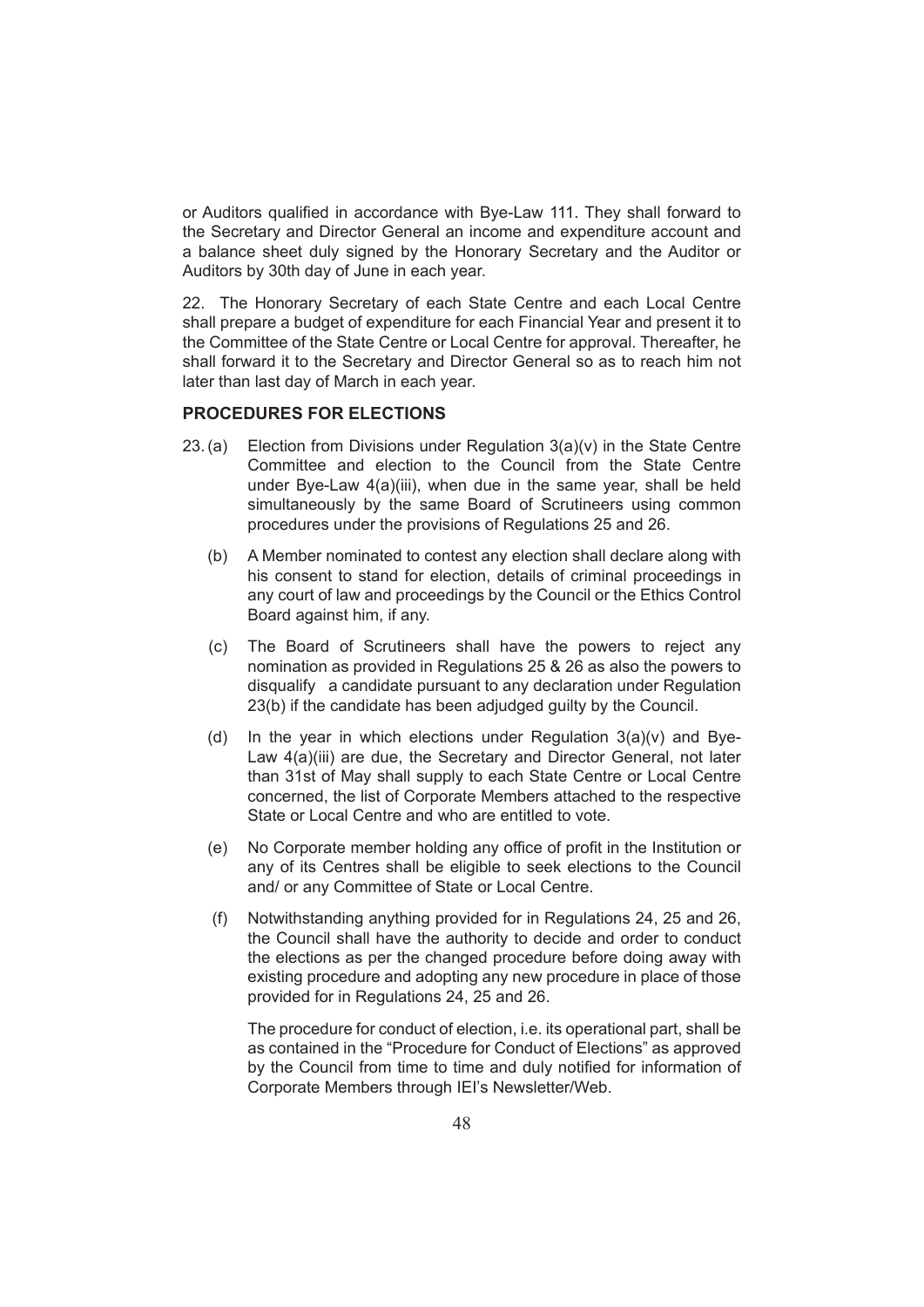- (g) Any member aggrieved by any matter arising out or of in connection with conduct of election under Regulation 24, will make a representation not later than 15 days of the declaration of the result, to the President. The President may examine or may entrust to the Election Grievance Redressal Committee for necessary investigation and report to the President within sixty days of receipt of the grievance. The President in turn will communicate his decision within ninety days from the date of complaint. The decision of the President will be final and binding on all concerned.
- (h) The Council shall constitute an Election Grievance Redressal Committee. The Committee shall consist of five members one from each zone. The term of the Committee will be for two years. In any meeting, three members will form the quorum.

 Any member aggrieved by any matter arising out of in connection with conduct of Elections under Regulations 25 and 26 may make a representation to the Secretary and Director General within 15 days of declaration of the result, for being placed before the Election Grievance Redressal Committee for its consideration.

 However, the Election Grievance Redressal Committee members shall not take part in the election in question.

 The Election Grievance Redressal Committee shall investigate/ conduct an enquiry/interpret the Bye-Law or Regulation, etc as the case may be and communicate its decision to the aggrieved member within 30 days from the date of receipt of grievance by the Secretary and Director General.

The matter will be appealable within fifteen days from the date of decision of the Committee. The President will be the Appellate Authority and his decision will be final.

# **Election from Divisions to the Council under Bye-Law 4(a)(iv)**

- 24.(a) During the year in which the election under Bye-Law  $4(a)(iv)$  is due, the Council shall appoint not later than the month of April a Board of Scrutineers comprising the President and three immediate available Past Presidents in precedence. The President shall convene and preside over the meetings of the Board of Scrutineers and all decisions shall be taken collectively. The quorum for the meeting of the Board of Scrutineers shall be two.
	- (b) The Board of Scrutineers shall conduct the entire process of election from the Headquarters of the Institution and shall not delegate any of its powers and authority to any other person. The Board of Scrutineers shall have the authority to utilise the services of and take assistance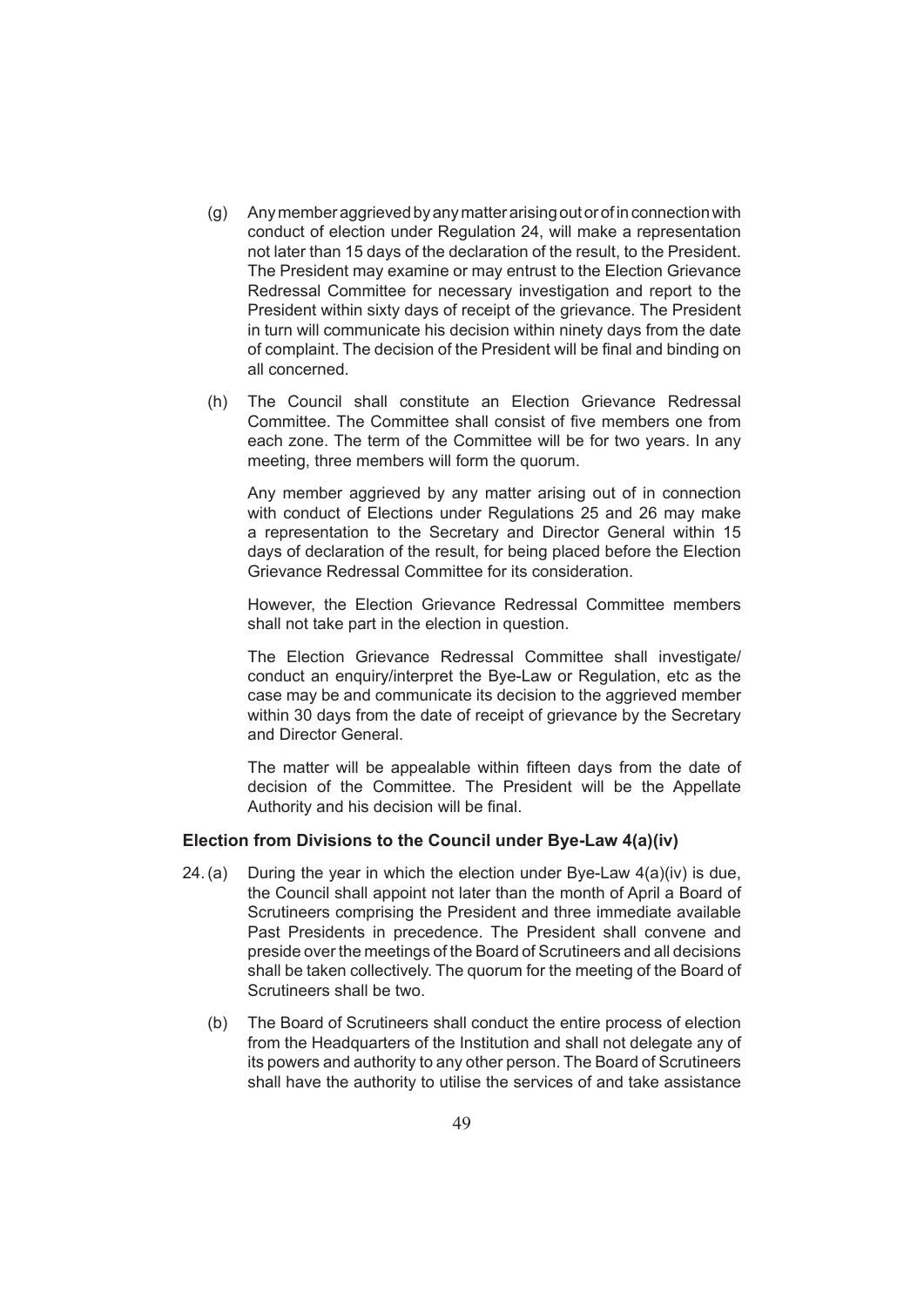from any person and/or employees of the Institution for administrative and operational work.

- (c) The Board of Scrutineers at its first meeting shall scrutinise the Roll of Corporate Members as on 31st March of the preceding year, ascertain the number of representatives of the Divisions under provision of Bye- Law 4(a)(iv), prepare the programme for various stages of the process of election so as to be able to finalise and notify the results before 1st day of December of the said year.
- (d) The Board of Scrutineers shall conduct the election as per the 'Procedure for conduct of election' as approved by the council from time to time and duly notified for information of the corporate members through IEI's Newsletter/ Web.
- (e) Members retiring from the Council after completion of three full tenure at a stretch shall not be eligible for re-election. However, they shall be eligible for re-election after a break of one term.
- (f) The Board of Scrutineers shall implement measures for the purpose of ensuring the sanctity and the confidentiality of the election.

# **Election from Divisions to the Committee of the State / Local Centres**

25.(a) In the year in which election under Regulation  $3(a)(v)$  is due, the Committee of the State Centre or Local Centre shall appoint, except in case of a State Centre or Local Centre covered by Regulation 25(h), not later than the month of May, a Board of Scrutineers comprising five Corporate Members attached to the respective Centre who are not themselves candidates for the election nor their relatives are candidates for the elections being conducted by it. Three members shall form the quorum for meeting of the Board of Scrutineers and all decisions shall be taken collectively. The Board of Scrutineers, from amongst themselves, shall appoint a Convener who will also Chair all the meetings.

> The Chairman and the Honorary Secretary in the office and the Chairman-elect and Honorary Secretary-elect shall not be members of the BOS.

> No person shall be member of BOS for more than two consecutive elections.

> Casual vacancy in the Board of Scrutineers due to resignation, disqualification or any other reason, of one or more members, shall be filled by co-option by the Board of Scrutineers.

(b) The Board of Scrutineers shall conduct the entire process of election from the office of the State Centre or Local Centre and shall not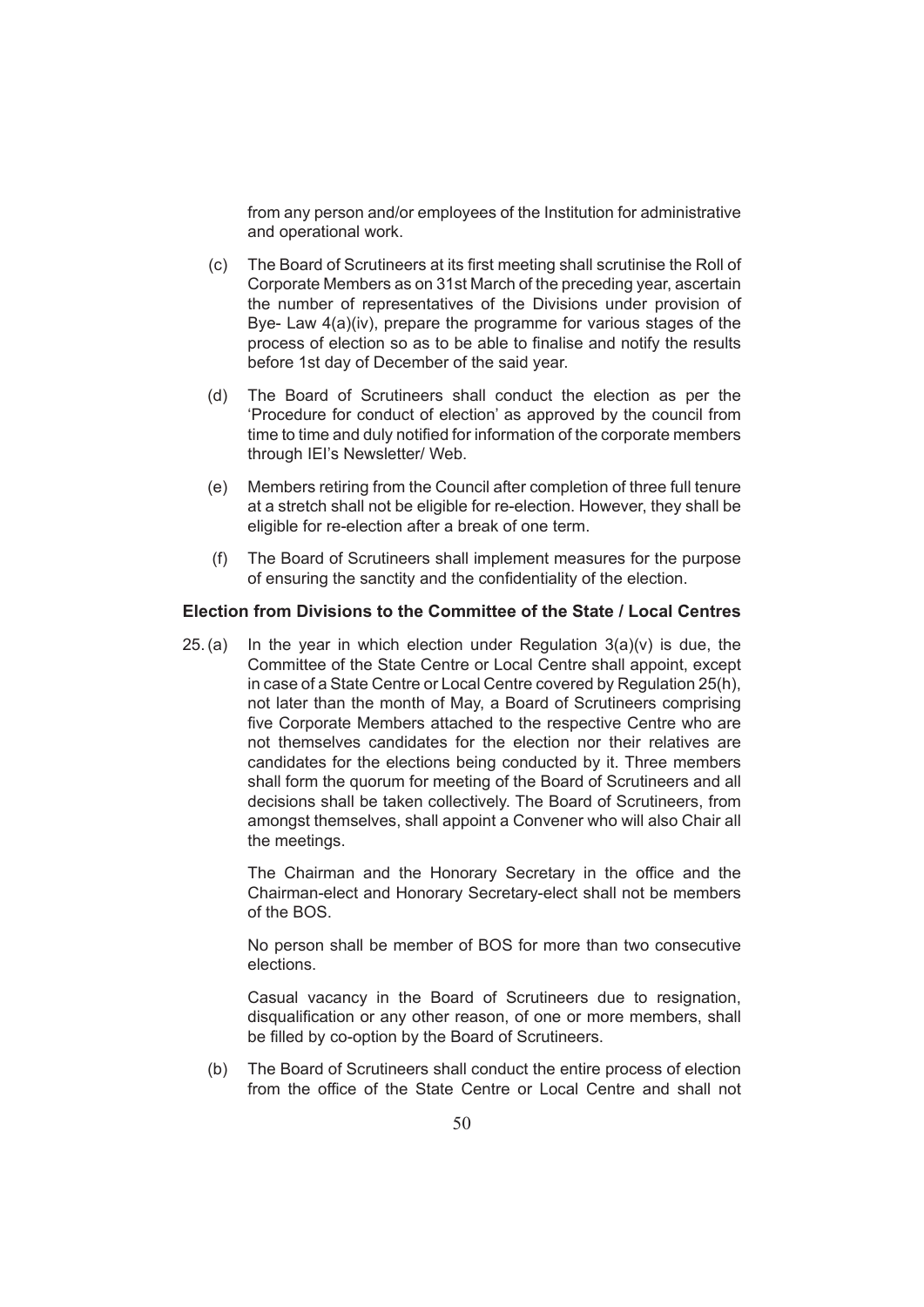delegate any of its powers and authority to any other person. The Board of Scrutineers shall have the authority to utilise the services of and take assistance from any person and/or employee of the Institution for administrative and operational work.

- (c) The Board of Scrutineers at its first meeting shall scrutinise the Roll of Corporate Members as on 31st March of the preceding year made available under provision of Regulation 23(d) by the Secretary and Director General, ascertain the number of representatives in each Division under provision of Regulation  $3(a)(v)$ , prepare the programme for various stages of the process of election so as to be able to finalise and notify the results before the date of the Annual General Meeting of the Centre but not later than 31st October.
- (d) The Board of Scrutineers shall conduct the election as per the 'Procedure for conduct of election' as approved by the council from time to time and duly notified for information of the corporate members through IEI's Newsletter/ Web.
- (e) Members retiring from the Committee after completion of three full tenure at a stretch shall not be eligible for re-election. However, they shall be eligible for re-election after a break of one term.
- (f) The BOS shall after web voting print the report for the result of the voting. It shall be signed by the members of the BOS present and the same along with connected papers shall be submitted to the Chairman of the Centre and forward a copy of the report to the Honorary Secretary of the Centre and also to the Secretary and Director General of the Institution for necessary action.

 The Honorary Secretary shall immediately thereafter communicate official results of the election to the Secretary and Director General.

 Simultaneously, Board of Scrutineers shall announce the names of the winning candidates.

- (g) The Chairman of the State Centre or Local Centre shall announce the result of the voting at the Annual General Meeting of the State Centre or Local Centre as the case may be.
- (h) In case of a State Centre or Local Centre to which less than 500 Corporate Members are attached, the members of the Committee other than the Chairman and the Honorary Secretary shall be elected at the Annual General Meeting of the State Centre or Local Centre. The Chairman-elect or the retiring Chairman shall declare the number of representatives of each Division to be elected by the Corporate Members attached to those Divisions in accordance with the provision of Regulation  $3(a)(v)$  and invite nominations from the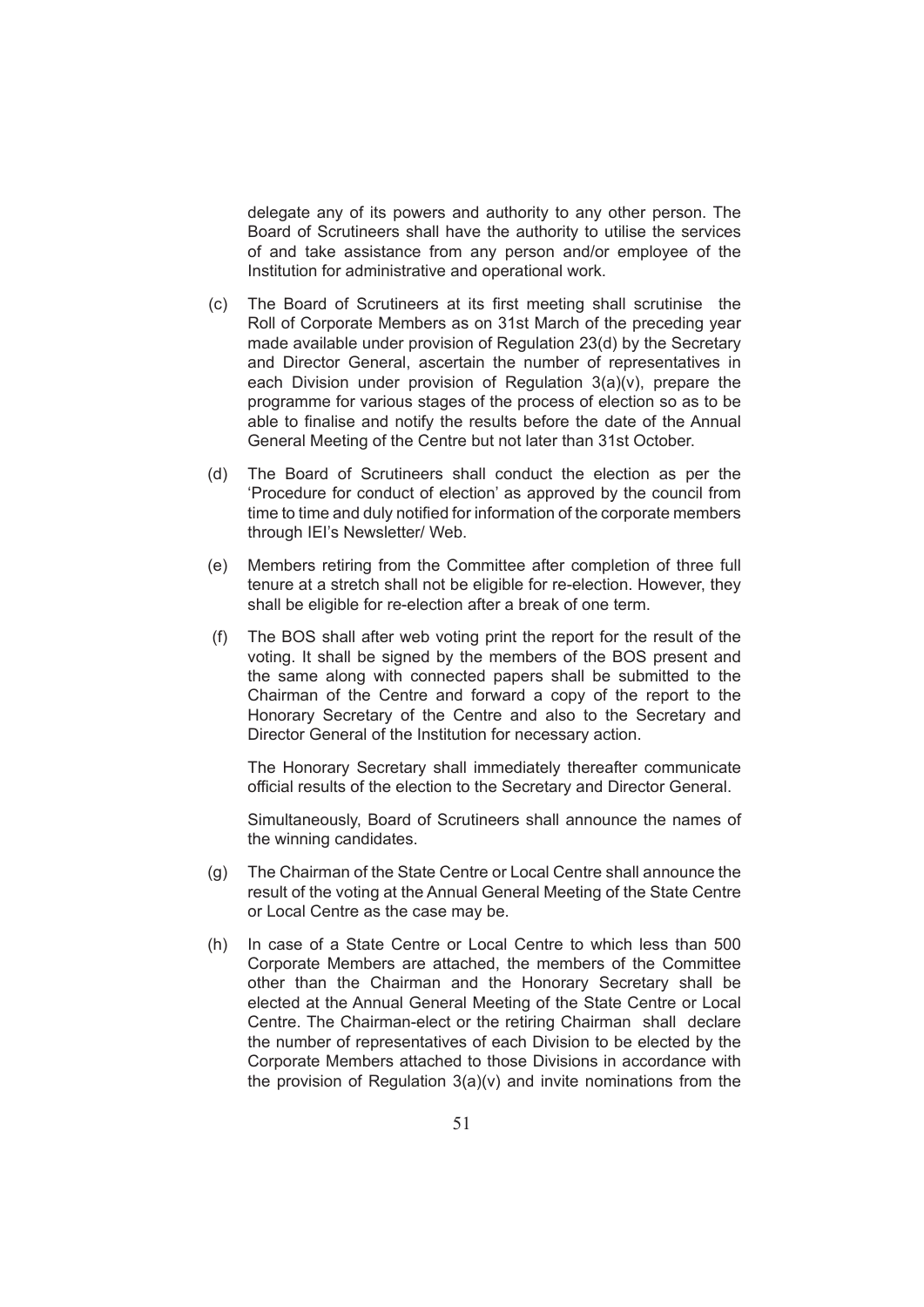Corporate Members of the respective Division attached to the State Centre or Local Centre present at the meeting and the election shall be conducted by majority show of hands or by ballot at the Annual General Meeting.

(i) The Board of Scrutineers shall implement measures which the Council may prescribe from time to time for the purpose of ensuring the sanctity and the confidentiality of the election.

# **Election to the Council from State Centre**

26.(a) The Honorary Secretary of a State Centre, on receipt of a notification from the Secretary and Director General under Bye-Law 11 calling upon the State Centre to elect the representative of the State Centre in the Council, shall call a meeting of the State Centre Committee to appoint, not later than the month of May, a Board of Scrutineers comprising five Corporate Members attached to the Centre who are not themselves candidates for the election nor their relatives are candidates for the election being conducted by it. Three members shall form the quorum for meeting of the Board of Scrutineers. The Board of Scrutineers, from amongst themselves, shall appoint a Convener who will also Chair all meetings.

> The Chairman and the Honorary Secretary in the office and the Chairman-elect and Honorary Secretary-elect shall not be members of the BOS.

> No person shall be member of BOS for more than two consecutive terms.

> Casual vacancy in the Board of Scrutineers due to resignation, disqualification or any other reason, of one or more members, shall be filled by co-option by the Board of Scrutineers.

- (b) The Board of Scrutineers shall conduct the entire process of election from the office of the State Centre and shall not delegate any of its powers and authority to any other person. The Board of Scrutineers shall have the authority to utilise the services of and take assistance from any person and/or employee of the Institution for administrative and operational work.
- (c) The Board of Scrutineers at its first meeting shall scrutinise the Roll of Corporate Members as on 31st March of the preceding year made available under provision of Regulation 23(d) by the Secretary and Director General, prepare the programme for various stages of the process of election so as to be able to finalise and notify the results before the date of the Annual General Meeting of the Centre but not later than 31st October.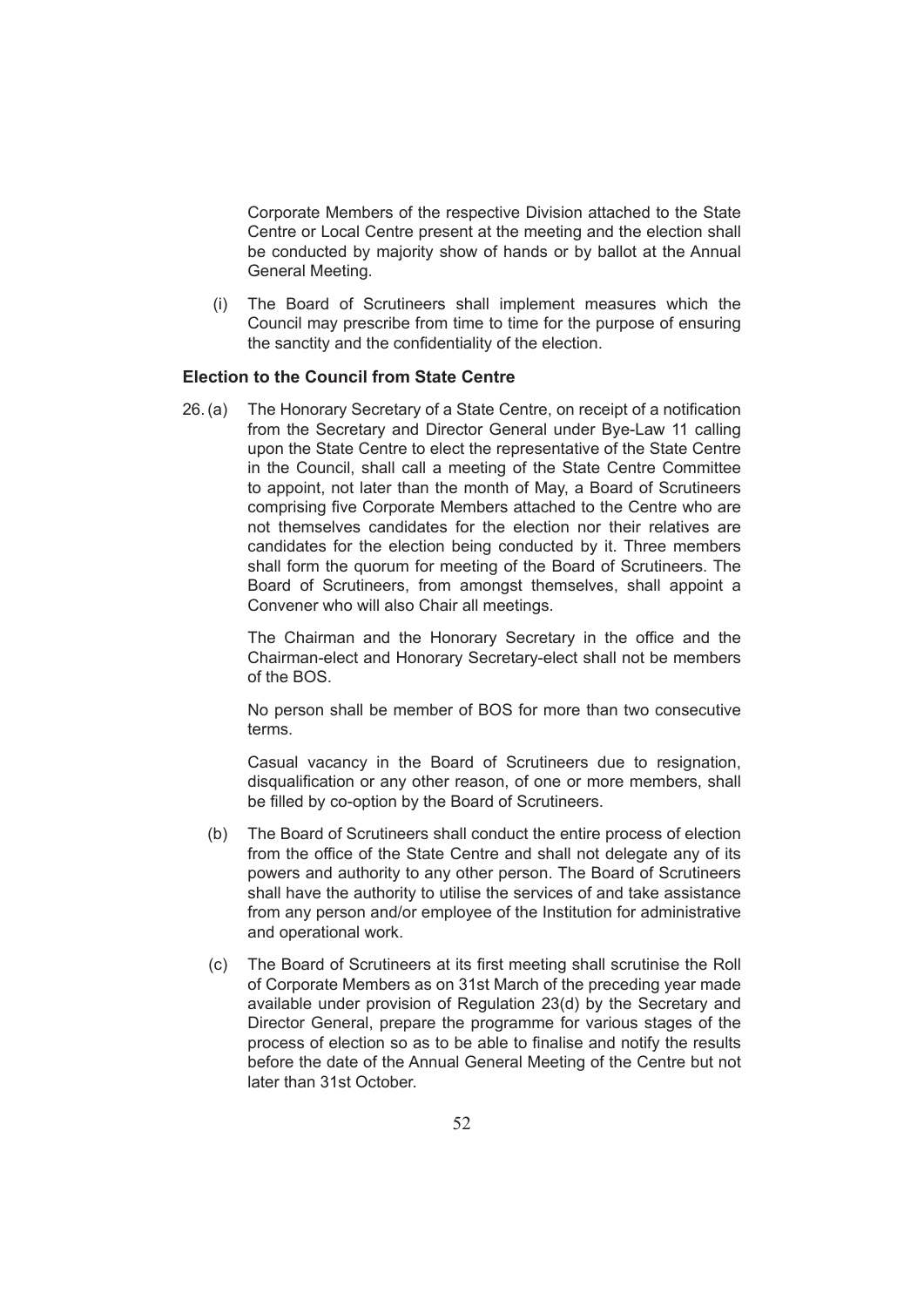- (d) The Board of Scrutineers shall conduct the election as per the 'Procedure for conduct of election' as approved by the council from time to time and duly notified for information of the corporate members through IEI's Newsletter/ Web.
- (e) Members retiring from the Council after completion of three full tenure at a stretch shall not be eligible for re-election. However, they shall be eligible for re-election after a break of one term.
- (f) The BOS shall print the report for the result of the voting. It shall be signed by the members of the BOS present and the same along with connected papers shall be submitted to the Chairman of the Centre and forward a copy of the report to the Honorary Secretary of the Centre and also to the Secretary and Director General of the Institution for necessary action.

 Simultaneously, Board of Scrutineers shall announce the names of the winning candidates.

- (g) The Honorary Secretary shall immediately communicate the results of the election to the Secretary and Director General. The voting papers shall be sealed and kept by the Chairman of the State Centre till thirty days after the ensuing Annual General Meeting of the Institution, whereafter they shall be destroyed.
- (h) The Board of Scrutineers shall implement measures which the Council may prescribe from time to time for the purpose of ensuring the sanctity and the confidentiality of the election.

# **CERTIFICATE**

- 27 (a) Every Fellow shall on election receive a Certificate of membership appropriate to his class signed by the President and the Secretary and Director General, and sealed in accordance with Bye-Law 118.
	- (b) Every Member and Associate Member shall on election receive a Certificate of membership signed by a Member of the Council and the Secretary and Director General, and sealed in accordance with Bye-Law 118.
	- (c) Every Student Member, Member Technologist, Associate Member Technologist, Senior Technician Member and Technician Member shall on election receive a Certificate of membership appropriate to his class signed by the Secretary and Director General.
	- (d) Every member enrolled as a 'Professional Engineer' shall on enrollment receive a Certificate to that effect with specific expiry date entered therein signed by the President and the Secretary and Director General and sealed in accordance with Bye-Law 118. Prior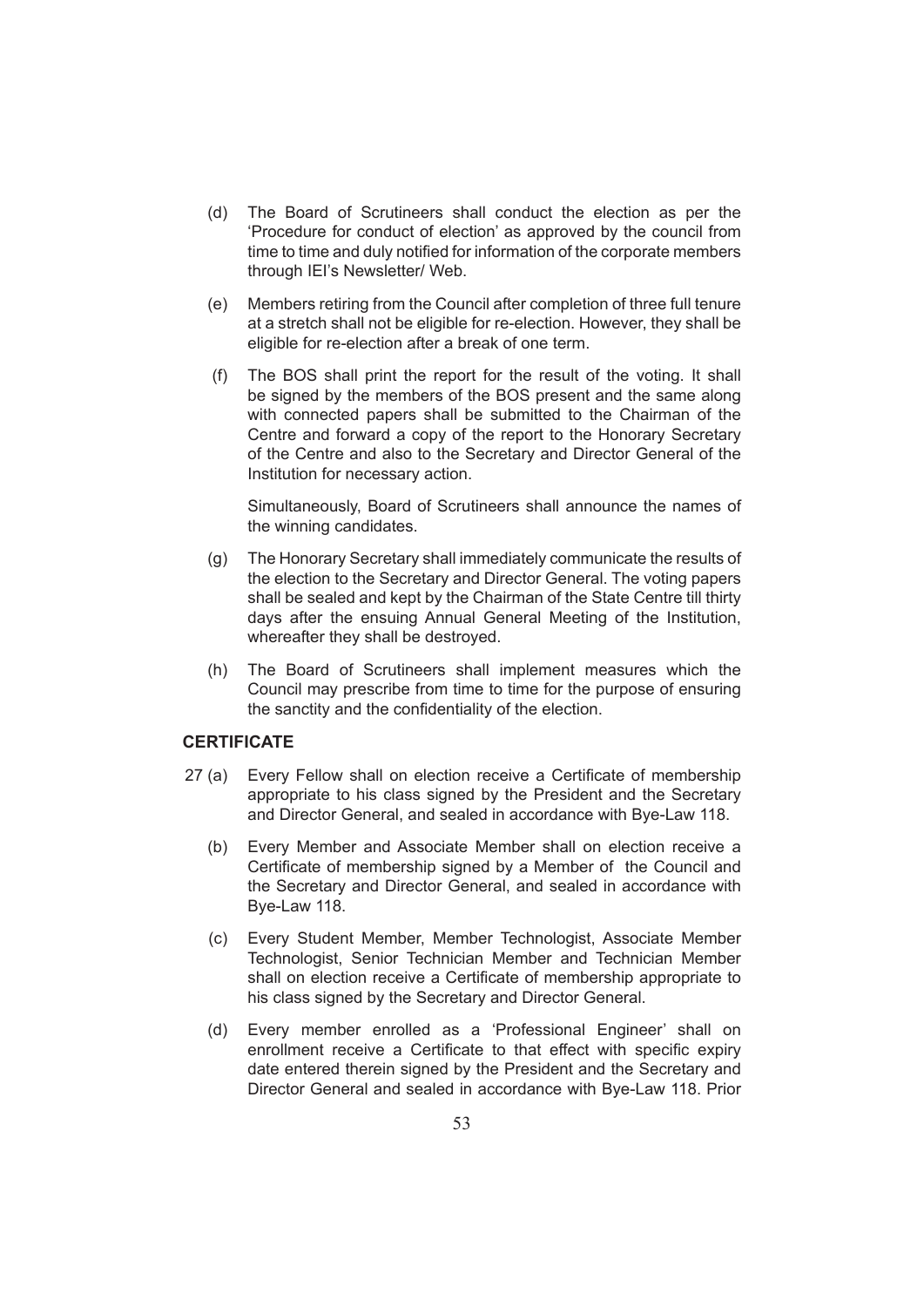to the date of expiry the person should return the certificate to the Headquarters with the renewal fees for revalidation and/or issue of a fresh certificate valid for the next five years.

(e) 'Chartered Engineer' Certificate shall be issued by the Secretary and Director General only upon an application by a Corporate member and on payment of such fees as may be prescribed by the Council from time to time.

28. Every such Certificate shall remain the property of, and shall on demand be returned to the Institution.

# **PROFESSIONAL CONDUCT**

29. Corporate Members shall be guided by the Code of Ethics for Corporate Members as may be framed by the Council. The Council shall have the power to revise or modify this Code from time to time as they deem fit.

#### **SUBSCRIPTION AND OTHER FEES**

30. Students of the Engineering Colleges and Polytechnic Students' Chapters shall pay the subscription at the rate as may be fixed by the Council from time to time for attachment to the respective Chapters as may be established by the Council.

31. Members of Engineering College Students' Chapter and Polytechnic Students' Chapter duly established by the Council shall be exempted from paying the Entrance Fee for election to the appropriate class of membership if they apply for election within two years from the year of passing the qualifying examination.

- 32.(a) On making payment of Composite Subscription, the Fellow, the Member, the Associate Member, the Member Technologist and the Associate Member Technologist shall be deemed to have compounded his subscription for life as a Fellow, Member, Associate Member, Member Technologist and Associate Member Technologist, as the case may be.
	- (b) The Student Membership shall be valid for six years w.e.f. the date of election.
	- (c) A Member who had already paid Composite Subscription and seeking transfer from one class of membership to a higher class shall deposit with his application a sum equal to the difference of the Composite Subscription as payable for the two classes of membership.
	- (d) Senior Technician Member and Technician Member shall, on passing Section B Examination of the Institution be transferred to the class of Associate Member automatically. Fee for upgrading Technician/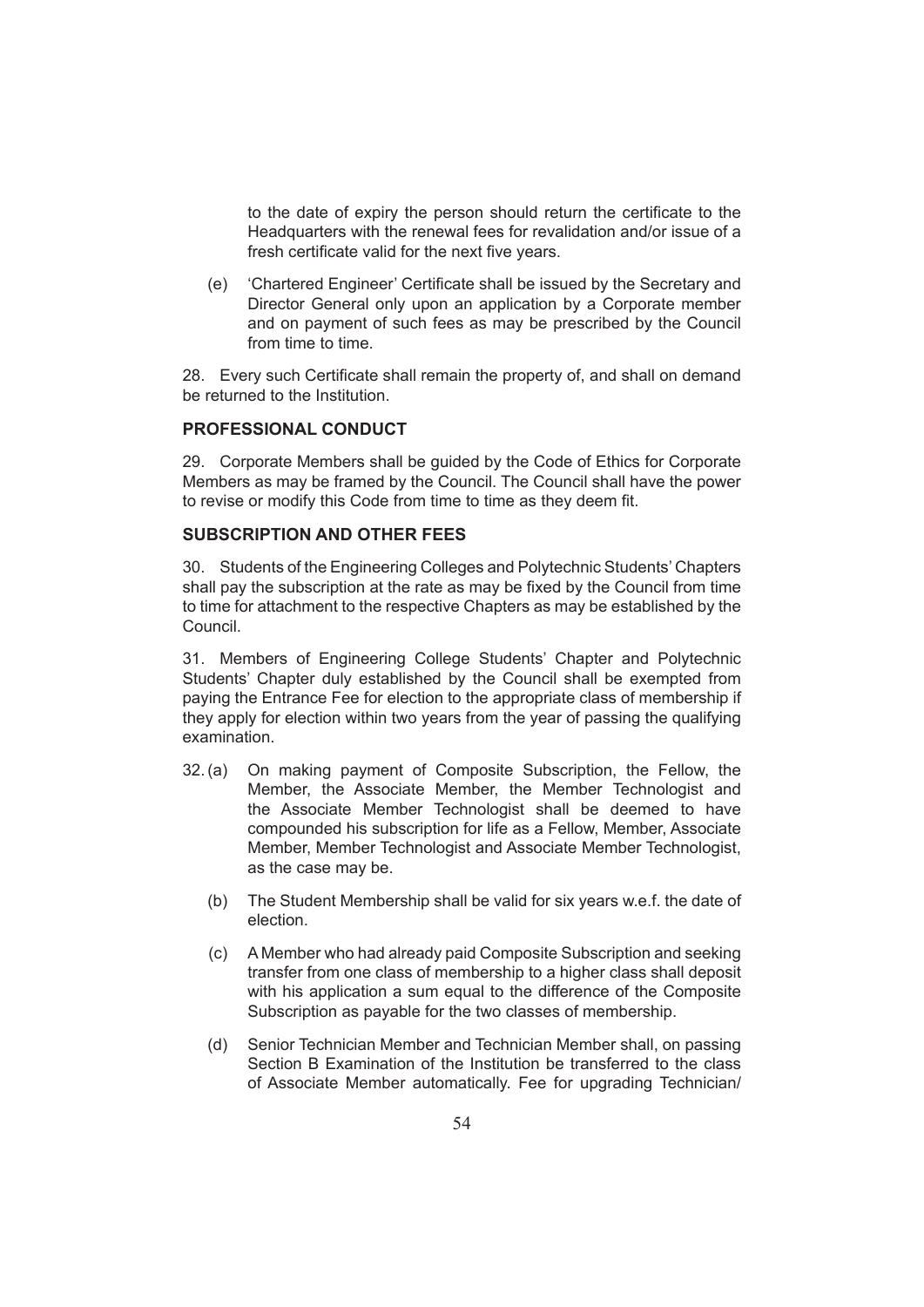Senior Technician to Associate Member may be accepted in advance at applicable rate.

(e) In respect of certification of 'Professional Engineer', the fees for initial certification, electronic interview, re-appearance in examination, renewal of certification, transfer from PE to IntPE etc. shall be as decided by the Council from time to time.

33. Every Institutional Member shall subscribe for life a lump sum as decided by the Council from time to time.

34. All subscription shall be paid to the Headquarters of the Institution direct and not to or through a State Centre or Local Centre.

35. Every candidate for election as or transfer to the class of Fellow, Member, Associate Member, Member Technologist, Associate Member Technologist, Student Member, Senior Technician and Technician shall deposit in full along with his application the Registration Fee and the Entrance Fee (in case of election) or Transfer Fee (in case of transfer) and the appropriate amount of Composite Subscription as decided by the Council from time to time.

36. All admission fees comprising Entrance Fees and Transfer Fees, Composite Subscription and Compounding Fees shall be invested in accordance with Bye-Law 105.

# **PUBLICATIONS**

37. The Secretary and Director General shall be the Editor, Publisher and Printer of all regular publications of the Institution published by the Headquarters and they shall be prepared, printed and published under the order of the Council.

38. The Journal shall be issued in parts corresponding to the Division and the Hindi Section and the frequency of issue of each part shall be determined by the Council.

39. The Bulletin shall be issued every month.

40. The Directory of the Institution may be published by the Council and shall be made available to the members of any class with the exception of Senior Technician and Technician if written request for the same is received by the Secretary and Director General and on payment of charges as may be fixed by the Council.

41. Each Fellow, Member, Associate Member, Student Member, Member Technologist and Associate Member Technologist enrolled directly may obtain on payment of the Journal Fee one or two parts of the Journal pertaining to the Division of his choice. Institutional Member shall receive all parts of the Journal.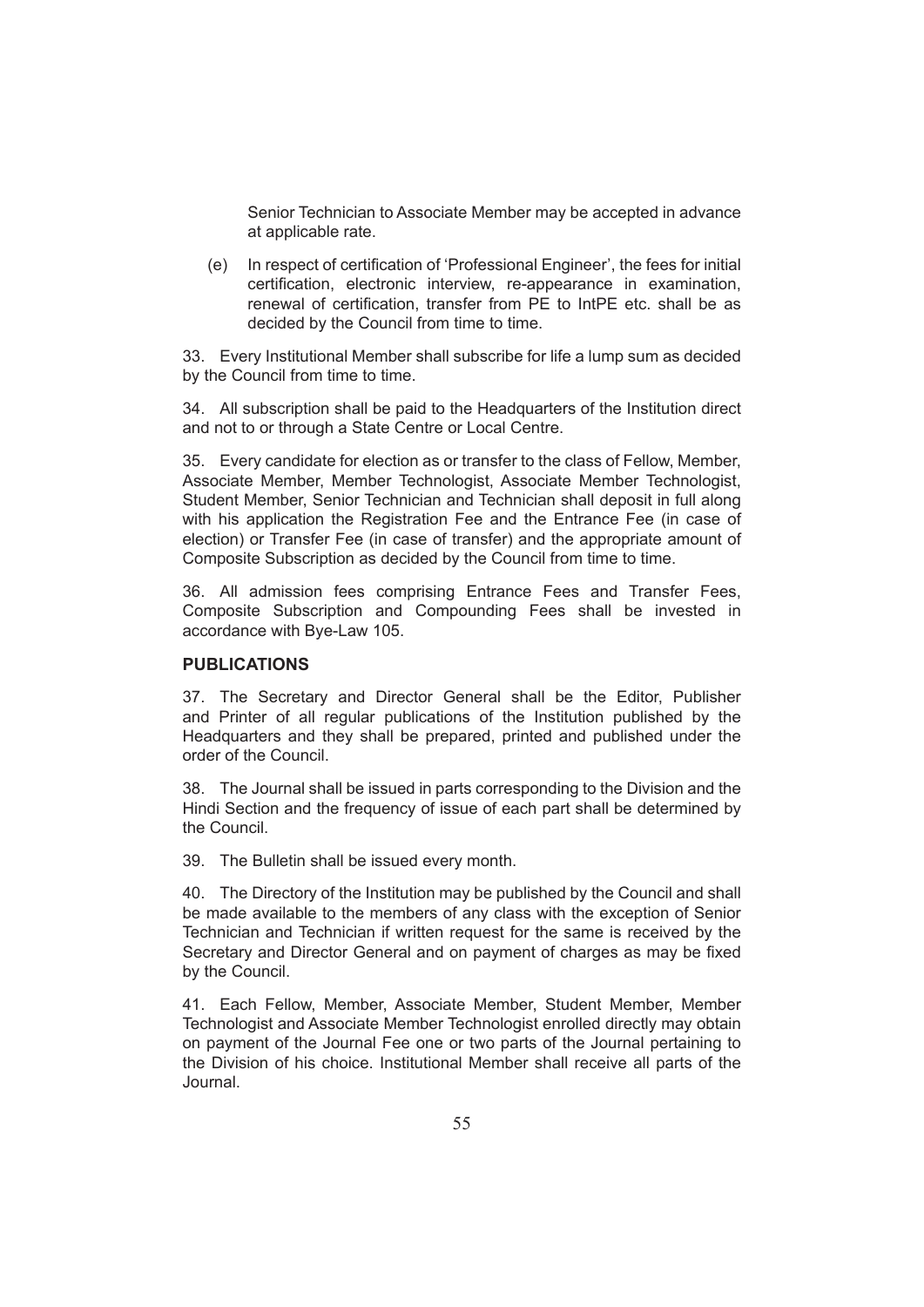Every member of any class with exception of Senior Technician Member, Technician Member and Members of Students Chapters shall receive the Bulletin.

The Council may also publish Journal and/or Newsletter for distribution amongst Senior Technician Members, Technician Members and Members of Students Chapters.

# **PAPERS**

- 42.(a) All papers and articles written for publication in the Journal shall be submitted by authors direct to the Secretary and Director General, in accordance with rules for submission of papers which may be current from time to time.
	- (b) The Secretary and Director General shall obtain from every person submitting a paper, a 'Declaration' that it has not been previously published in any form or manner and that he will not permit its publication elsewhere before it is accepted or declined by or withdrawn with the consent of the Institution. They should further undertake that the paper being submitted is not copied or plagiarised version of some other published work.
	- (c) The Secretary and Director General shall first examine the paper and shall return it to the author(s) if it does not comply with the rules for submission of papers or if it is of a standard not acceptable to the Institution.
	- (d) The Secretary and Director General, if the paper is found acceptable as per (c) above, shall initiate the scrutiny process as may be current from time to time.
	- (e) The Consulting Editor of each Divisional part of Journal shall decide on the acceptability of papers for publication and will forward his recommendations to the Secretary and Director General.
	- (f) If the paper is accepted by the Consulting Editor, the Secretary and Director General shall arrange for its publication in the part of the Journal concerned as early as practicable.
	- (g) Discussion on paper may be submitted by members and nonmembers to the Secretary and Director General within the time specified with the publication of each paper.
	- (h) Copyright of paper read or published at the Centres of IEI, will remain with the Institution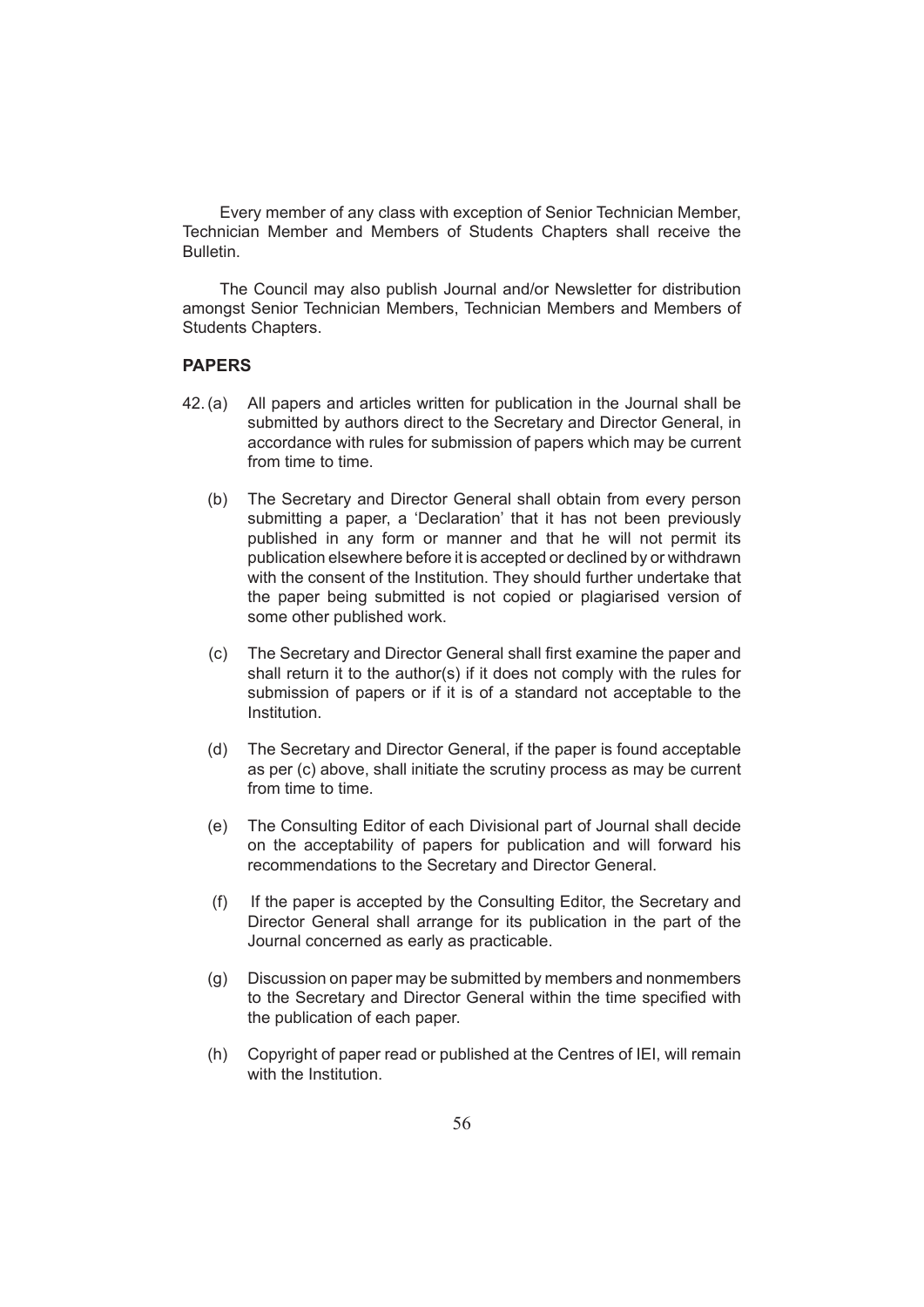### **PRIZES**

43. All papers and articles written by members and non-members and published in the Journal shall be eligible for the award of prizes, except in so far as where the conditions of award of any prize restrict it to a particular branch of engineering or a particular class of membership, when its award shall be made only subject to those condition.

44. The award of prizes shall be made by the 'Award Committee' comprising President, one Division Board Chairman and another person co-opted by the President.

# **ACCOUNTS, RECORDS AND PROPERTY**

45. All moneys received by the Institution whether at the Headquarters, State Centres or Local Centres shall be paid as soon as possible into the accounts of the Institutions with the Institution's bankers, and no part of any receipt shall be withheld from such payment into the Bank in order to meet any expenditure.

46. Every Auditor or Auditors of the Headquarters, State Centre or Local Centre shall have the right of access at all times to the books and records of the respective offices and shall be entitled to enquire from the respective offices such information and explanations as he or they may think necessary for the performance of his or their duties. The Auditor or Auditors shall make a report at the time of the annual audit of the respective office to the members on the accounts examined by him or them and state whether in his or their opinion and according to the explanations given to him or them the said accounts give a true and fair view of the state of affairs of the respective offices.

47. The Minutes of all General Meetings of the Institution shall be open to any Corporate Member at all reasonable times on previous notice in writing to the Secretary and Director General. The Minutes of all meetings of the Council shall be open to any member of the Council at all reasonable times. The books of accounts and other books and papers of the Institution shall be open to inspection by any member of the Finance Committee at all reasonable times. The statement of accounts of the Institution shall be open to inspection by any Corporate Member on previous notice in writing to the Secretary and Director General. The statement of accounts of a State Centre or Local Centre shall be open to inspection by any Corporate Member attached to the State Centre or Local Centre on previous notice in writing to the Honorary Secretary of the concerned State Centre or Local Centre.

48. The Council shall afford access, subject to such reasonable restrictions as they may think proper, for any Corporate Member to the books containing the Minutes of proceedings of any meeting of the Institution. No member shall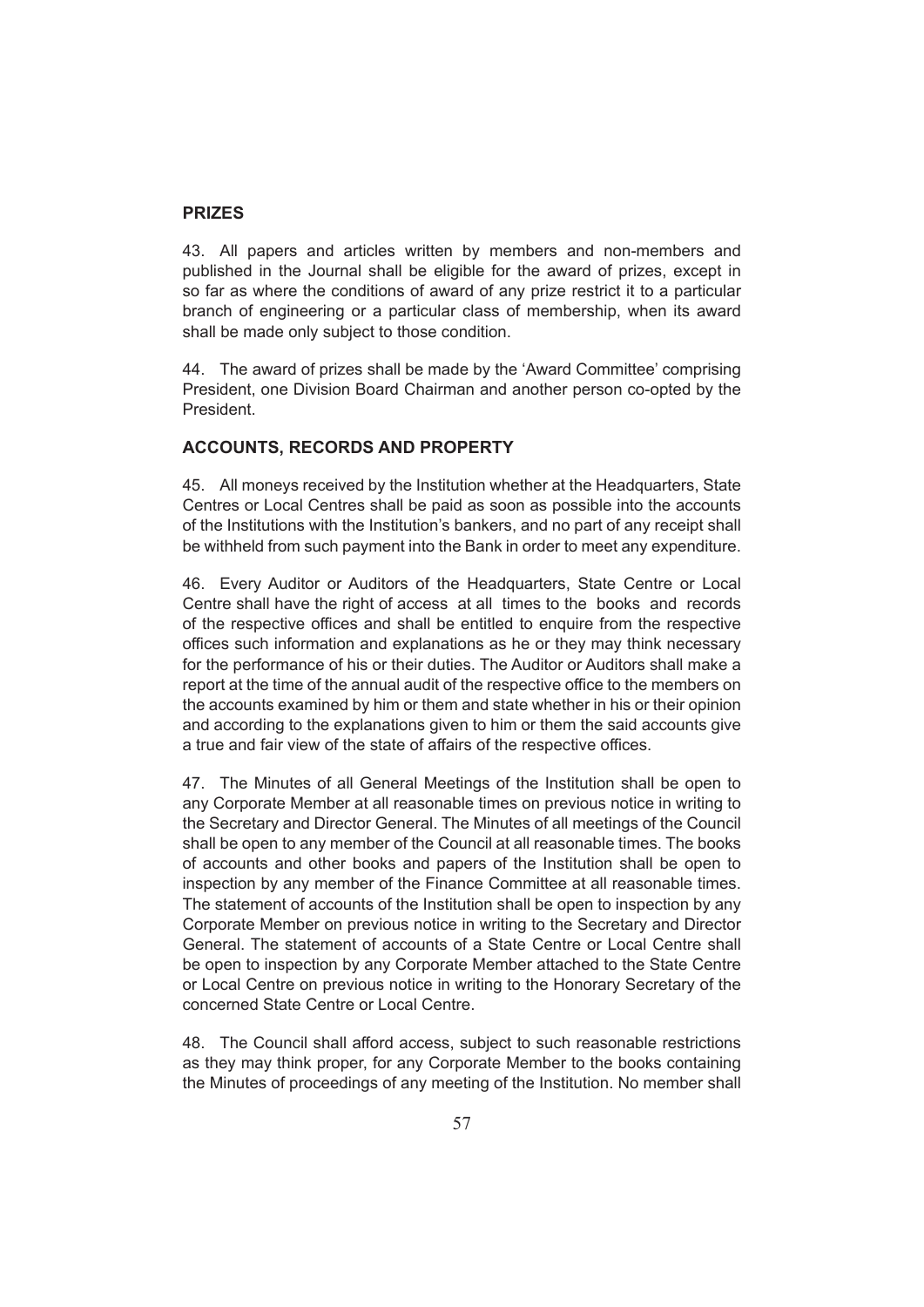have any right to inspect any Institution document, other than the books in its libraries, except as conferred by this Regulation or authorised by the Council.

# **AUTONOMOUS FORA OF THE INSTITUTION**

49. The National Design and Research Forum (NDRF), the Rural Development Forum (RDF), the Safety & Quality Forum (SQF), the Sustainable Development Forum (SDF), the Water Management Forum (WMF), the National Skill Development Forum (NSDF) and such other autonomous Fora as may be established from time to time by the Council, shall each be a Forum of the Institution incorporated in pursuance of Bye-Law 97(a). Each such Forum shall be an autonomous body under the umbrella of the Institution whose affairs shall be managed by a Board of Governors in accordance with the Statutes of the Forum as approved by the Council.

50. All the assets belonging to Autonomous Organ/each Forum established by the Council shall vest with the Institution.

It shall be the duty and responsibility of each Board of Governors of each such Forum to ensure:

- (a) that there is no liability created beyond its assured resources except with the specific approval of the Council and on the considerations the Council may stipulate.
- (b) that an Annual Report of its functioning and an audited statement of accounts at the end of each year by the stipulated date covering the Income and Expenditure account of the year as well as the Balance Sheet of Assets and Liabilities are submitted for consideration of the Council. Such annual reports and audited accounts shall be integrated in the form of appendices to the annual reports and audited accounts of the Institution of Engineers (India) as a whole for consideration of the Annual General Meeting of the Corporate Members.
- (c) that in its Statutes there will at no time be any provision which will directly or indirectly confer any membership on any individual, group of individuals, association, institution or organisations. However, the Forum may in its Statutes provide for and lay down the terms and conditions for affiliating individuals, groups of individuals, associations, institutions or organisations who are desirous of benefitting from the activities of and services rendered by the concerned Forum without any membership or voting rights in the management of the affairs of the Forum but being termed as 'Affiliate' of that Forum.
- (d) The Statutes of each Forum shall clearly cover the following:

(i) Preamble, (ii) Interpretations and Definitions, (iii) Headquarters of the Forum, (iv) Objectives of the Forum, (v) Status of the Forum, (vi)